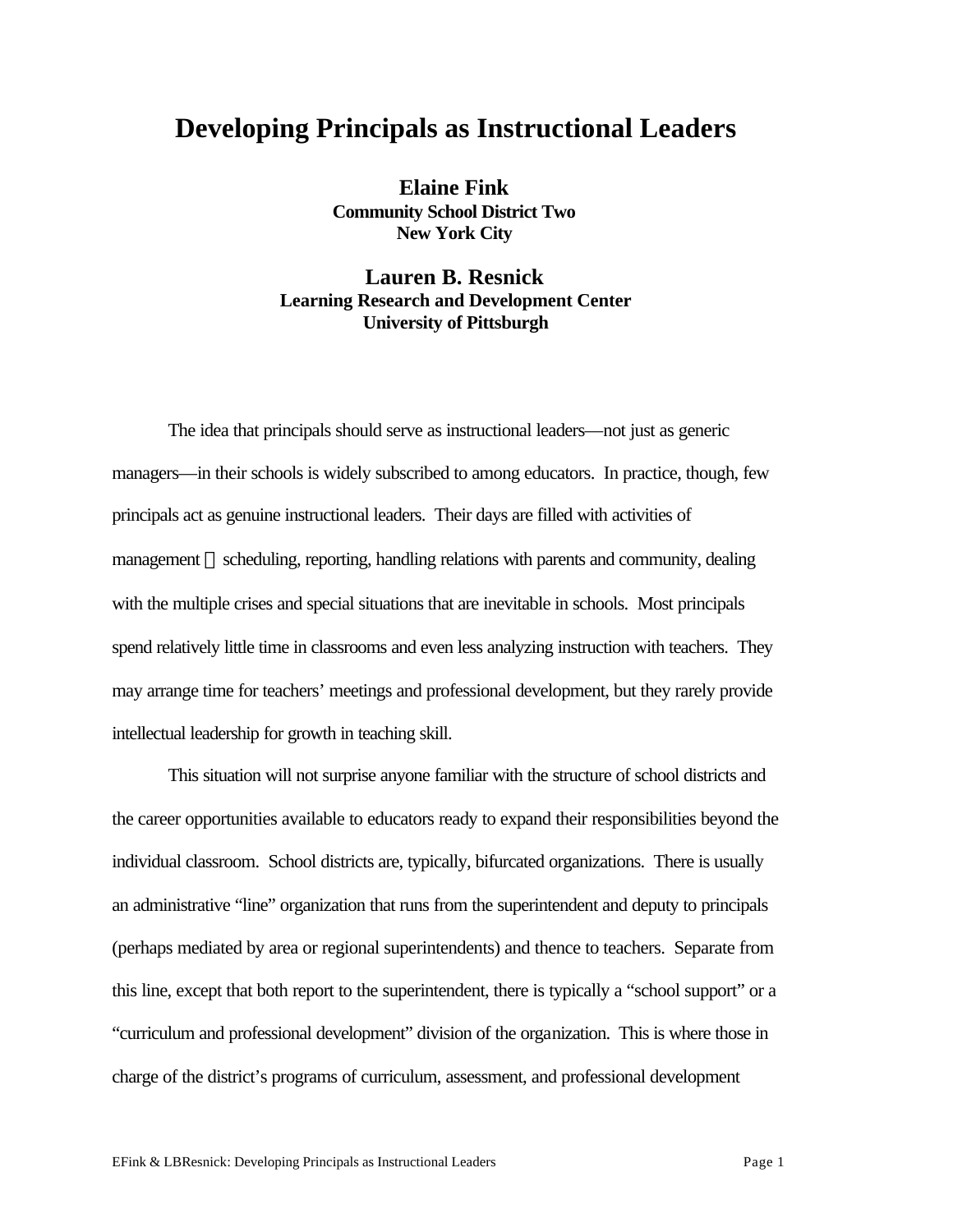reside. Also housed here are special programs of various kinds, ranging from government supported and mandated programs such as Title I, bilingual education, and special education to foundation-supported initiatives and community programs. In large districts, still another branch of the organization is often responsible for operations, including personnel, finance and budgeting, and legal and public information functions.

Relations among the two or three branches of the school district are often strained. Those in the administrative line are, in theory, accountable for student achievement, but various individuals in the school support branch may, at least nominally, control curriculum and programming choices. And the operations branch is likely to limit whom the schools can hire and on what they can spend money. Movements toward site-based management have been designed to put more real control over these matters in the hands of school leaders. But the simultaneous growth of mandated parent and community participation in school governance, along with pressures for teachers' professional autonomy, is often perceived by principals to severely limit the space within which their professional leadership can be exercised.

The bifurcated (or trifurcated) structure of school districts has meant that educators have to make a choice as they seek career opportunities beyond the individual classroom. They can choose either an administrative track (the "line") or a curriculum/ instruction/ professional development ("school support") track, but not both. Those who enter the administrative track, typically by becoming assistant principals in the first instance, become more and more distant from issues of instruction and learning. At the same time, those in the school support track become, or are perceived to become, unfamiliar with the details and demands of day-to-day school practice. The people who choose the administrative track are *de facto* choosing to deemphasize teaching and learning in their careers. Training programs for principals reinforce this,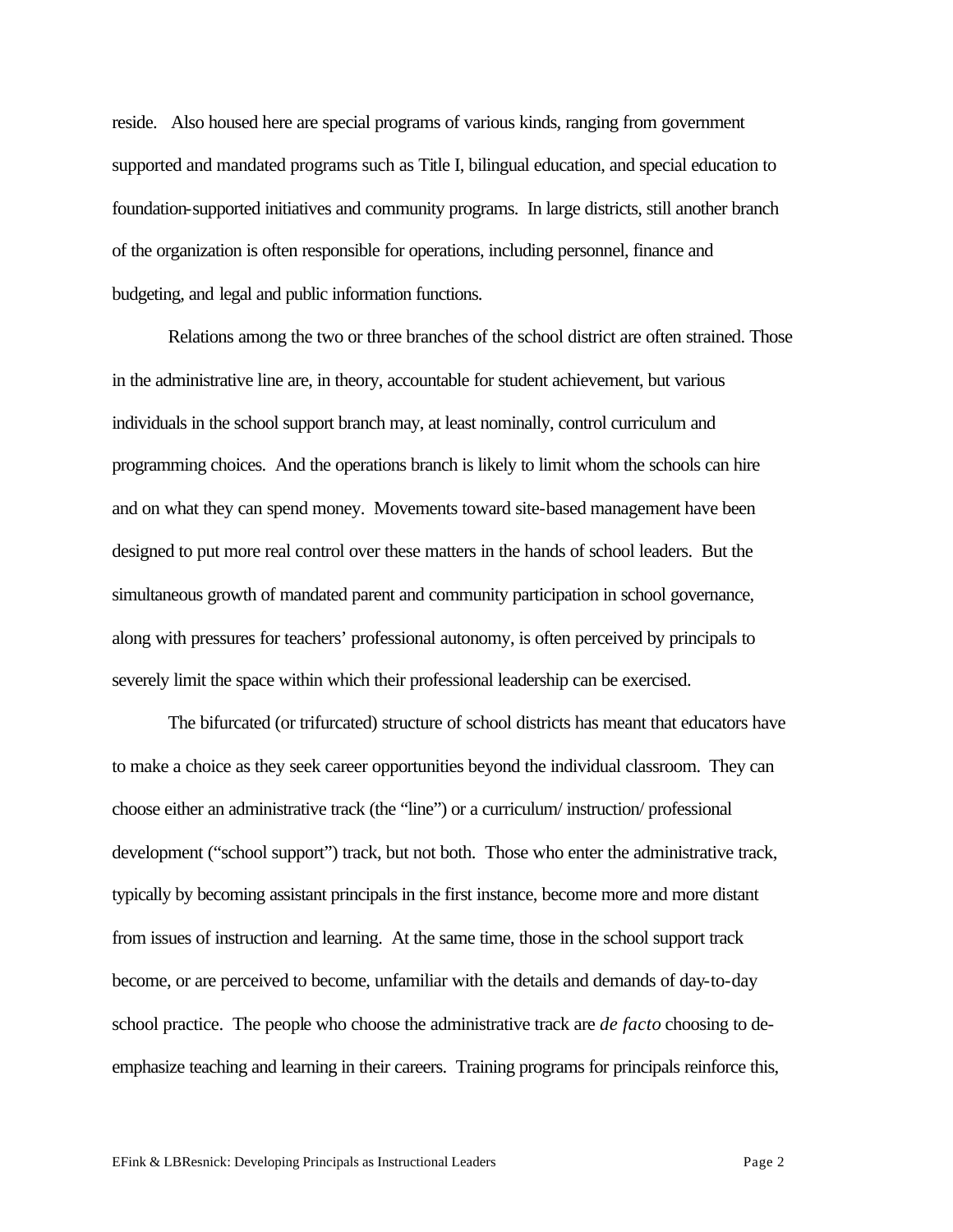focusing primary attention on a myriad of administrative competencies and devoting little time or attention to questions of learning, curriculum, and professional development.

Time on the job as an assistant principal or a principal deepens the gulf. Principals' time is filled by the many demands on them for administrative functions. Like most people, they also tend to gravitate toward doing what they know how to do. Unsure what to look at or how to intervene when they visit classrooms, principals tend to visit rarely, perhaps only to make required formal evaluations. With their knowledge of teaching growing outdated, they delegate questions of instruction and professional development to others. This pattern of distancing from instruction and learning has been further exacerbated by various movements for teacher empowerment. These have seemed to argue that pedagogy is the professional purview of the individual teacher and that intervention of a supervisor or principal is an intrusion on the teacher's professional judgment and prerogatives. Teacher contracts are often written to protect teachers from arbitrary judgments by principals and others. This trend, combined with a traditional view that evaluation and support are two distinct functions, discourages principals from taking a lead role in shaping a focused culture of instruction within their schools.

We are writing about a district that has set its sights in a different direction in order to create and sustain successful schools. Over an eleven-year period, Community School District Two in New York City has amassed a strong record of successful school improvement in a very diverse urban school setting. Not only have test scores risen, but there is also a remarkable professional spirit among the teachers, principals, and central staff members of the district, which has 22,000 students in 45 schools. Wherever one goes in the district, teaching and learning are what everyone talks about. This is true not only of teachers, curriculum specialists, and professional developers but also of principals and senior administrators, and they exhibit an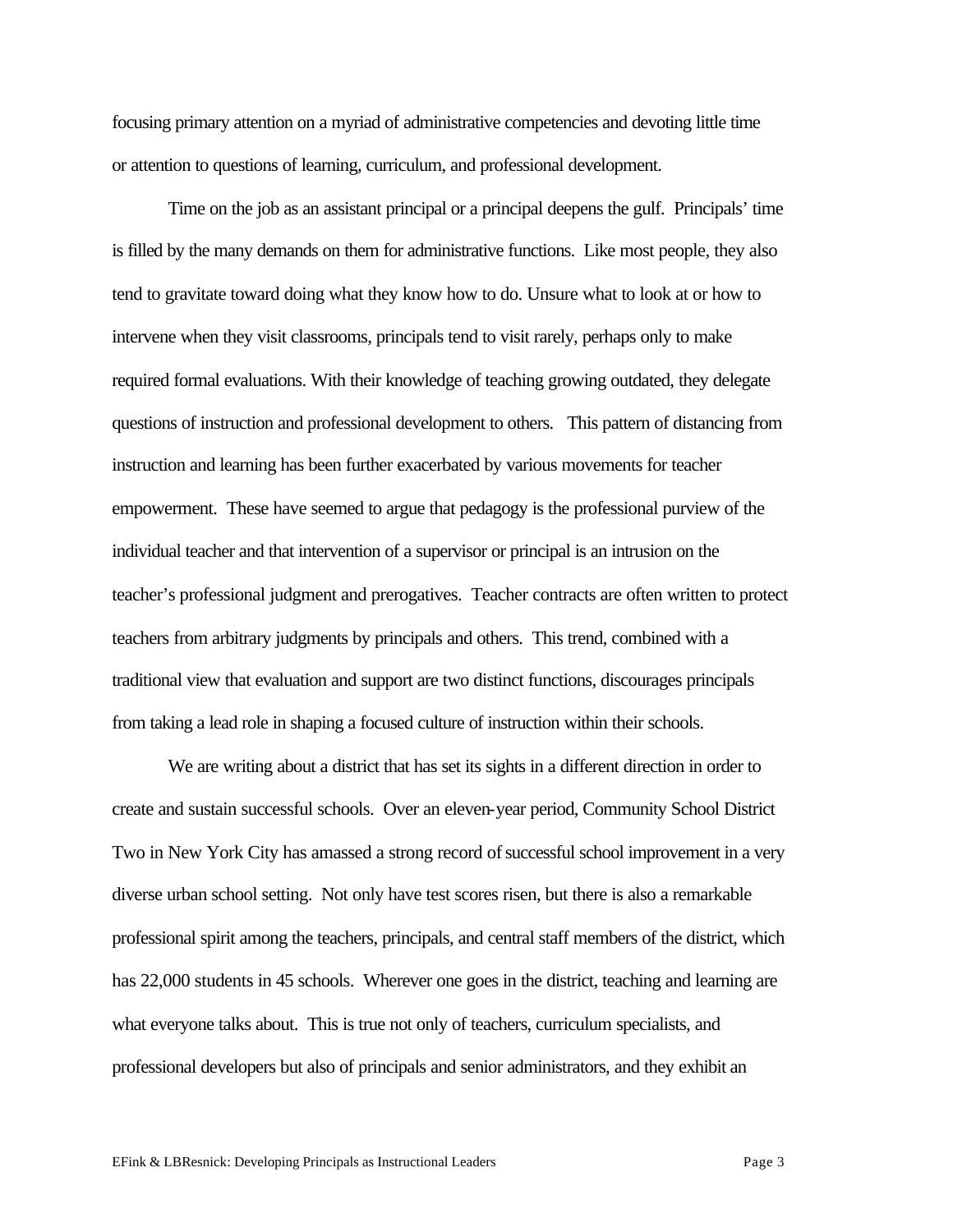exceptionally high level of detailed knowledge about the craft of teaching. Even more striking is a culture of learning and mutual dependency among staff at all levels: people expect support in solving problems of instructional practice from their peers and supervisors, and problems in design or implementation of instruction are shared and discussed (even with supervisors) rather than hidden from view<sup>1</sup>. It is assumed that principals, like teachers, need to learn continuously to lead their schools. "She is a learner," is a phrase used to describe individuals who are thought to be doing well in their roles as school leaders, even if they are new to the job and not yet expert in the many aspects of instructional leadership that District Two expects of its principals. In this paper, we attempt to tell the story of how District Two develops and sustains this culture of learning among its principals, while at the same time maintaining a strong sense of accountability for student achievement.

A word about who we are as authors seems fair to readers, since we are an unusual team and bring very different voices to the task of analyzing and describing District Two's culture and professional system.

Elaine Fink is the Superintendent of the District, having been named to that post after eight and a half years as Deputy Superintendent and a period as Acting Superintendent of the district. During her tenure as Deputy, Fink collaborated closely with Anthony Alvarado, then the Superintendent, to build the District's professional system. She came to the Deputy's post directly from a principalship and brought to the new role a conviction that principals were the key actors in school improvement and that her main job as Deputy was to teach principals how to

 $\overline{a}$ 

<sup>&</sup>lt;sup>1</sup>Several papers and videos by members of the High Performance High School project have described the District's overall program, the ways in which it manages variability among schools, the theory and reality of its balanced literacy program, and the effects of the District's sustained focus on professional development and instructional improvement on student achievement (see, for example, Elmore & Burney, 1997, 1998; Maloy 1998ab; Resnick & Harwell, 2000; Stein & D'Amico, 1999)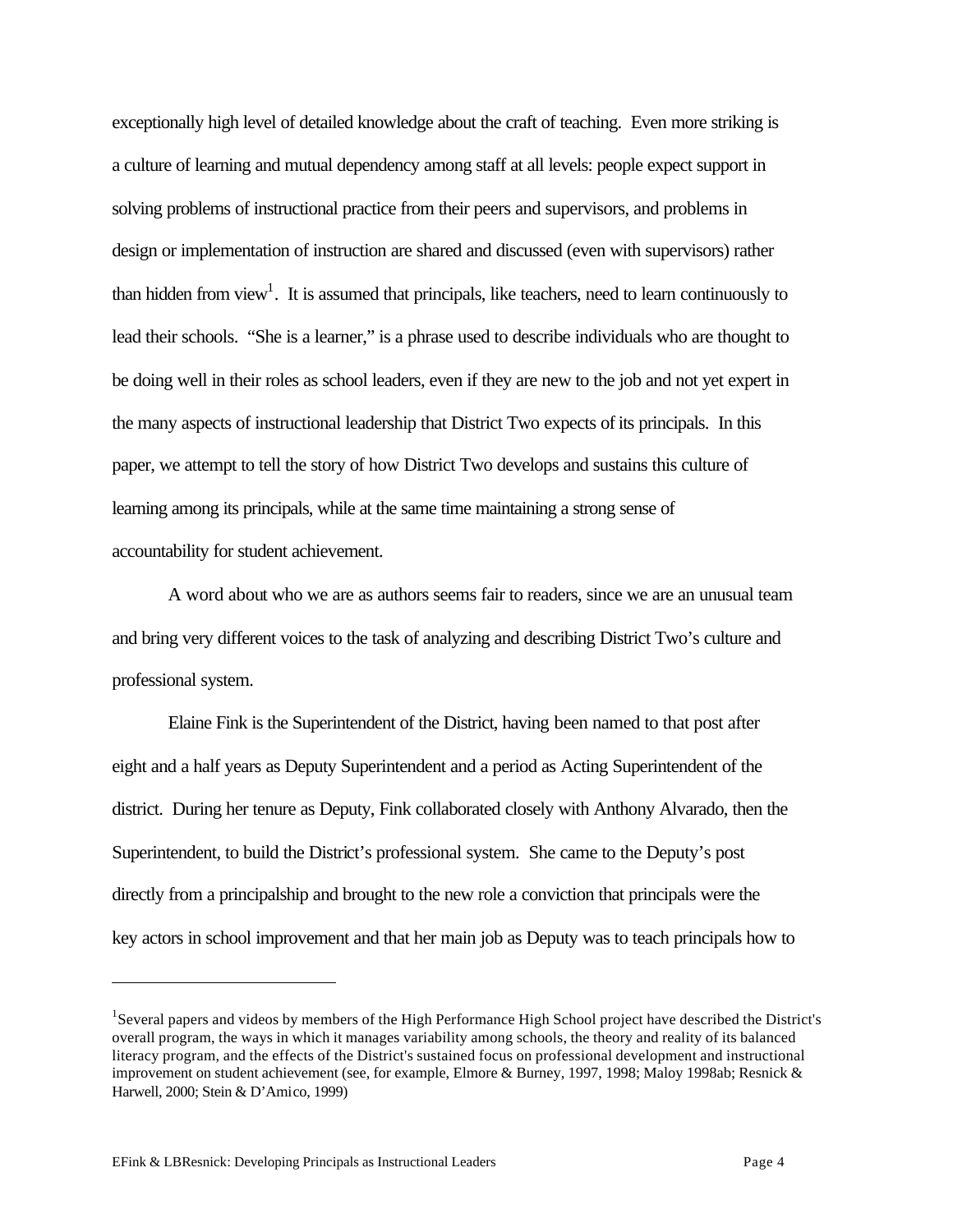function as instructional leaders. Even now that she has all the additional duties that come with the Superintendent's position, Fink spends a substantial portion of her time in schools and in direct interaction with principals, primarily on matters of instruction.

*If I expect principals to do the very hard job of leading an instructional community, then I have to have the same expectation for myself. I see myself as the leader of the principals, in just the same way as they are the leaders of their teachers. – EF* 

Lauren Resnick is a cognitive psychologist who in recent years has worked primarily on creating and implementing education standards, assessments, and ways of changing fundamentals of teaching practice so students can actually meet the new standards.

We have tried in this paper to combine a relatively dispassionate, even "academic," description of the District Two professional development system for principals with our personal voices and experience and way of making sense of the system. We have marked our more personal comments by setting them off, putting them in a different typeface and indicating which of us is "speaking." We hope this works for readers. It has been an adventure for us.

## **Nested Learning Communities and Cognitive Apprenticeship**

At the core of District Two's design is a concept of *nested learning communities* that calls on the school to be a learning organization that, under its principal's leadership, is continuously improving its capacity to teach children. The principal in a District Two school is responsible for establishing a *culture of learning* in the school, one in which questions of teaching and learning pervade the social life and interpersonal relations of those working in the school. Within the context of a district-wide curriculum in the core subjects of literacy and mathematics, District Two has been reorganized to move most resources and decision making to

 $\overline{a}$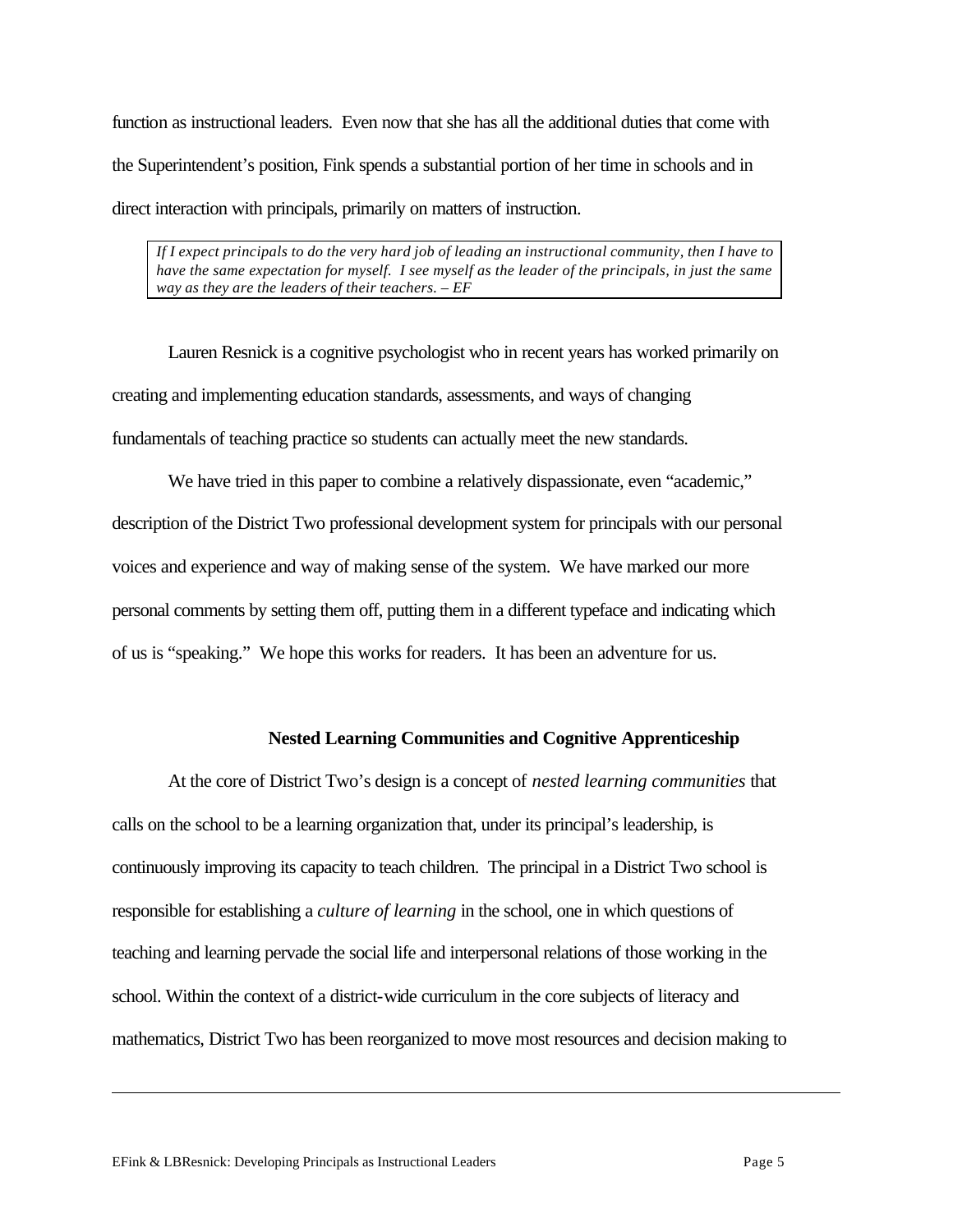the schools. Principals are responsible, above all, for selecting and cultivating a teaching staff that is able to teach effectively the district's demanding programs in literacy and mathematics. The principal is expected to be an instructional leader in the strongest possible sense of the term. To do this, the principal must understand the instructional programs that the district has adopted well enough to actively guide teachers in its implementation. He or she must be able to judge the quality of teaching in order to select and maintain good teaching staff.

*The term "nested learning communities" came to us (a combined group of practitioners and researchers from the High Performance Learning Communities project) in an early research design meeting. We were trying to figure out which people in the district should be interviewed and observed in order to understand how the district functioned. Someone started to diagram the way in which teachers were expected to learn from principals and professional developers and each other within their school, while at the same time principals were expected to learn from the Superintendent and Deputy and from each other how to be better at their instructional leadership job.* Someone else said, "It's like those nesting dolls people like to bring back from their *travels"—and the name was born. The image seems to work because the dolls are each independent, free-standing "people," yet they share a common form—and you can't decide which is the most "important" doll, the tiny one in the middle that establishes the shape for them all or the big one on the outside that encloses them all. Just so, we saw, in District Two there are core instructional commitments and practices that are in some sense "decided" by the District leadership, but every individual teacher and principal shapes the actual form and meaning of these practices. – LBR* 

But good knowledge of instruction isn't all there is to the job. If it were, external professional developers or especially skilled teachers within the school could by themselves do most of the work of continuously upgrading teaching within the school. The principal also needs special capabilities for leadership—recruiting loyalty to the common task of teaching a specific group of children, knowing individual teachers well enough to suggest particular ways of improving particular aspects of their teaching performance, creating a culture in which deep knowledge of instruction and learning serves as the foundation for an interdependent

professional community.

*When you work with a principal, you have to remember you are focusing on leadership, not just on the specifics of instruction. Principals have to have content knowledge—enough to make them able to judge the teaching they see. But they don't have to be content specialists. As instructional*  leaders, *principals have to be able to figure out what to do for a teacher, what kind of professional*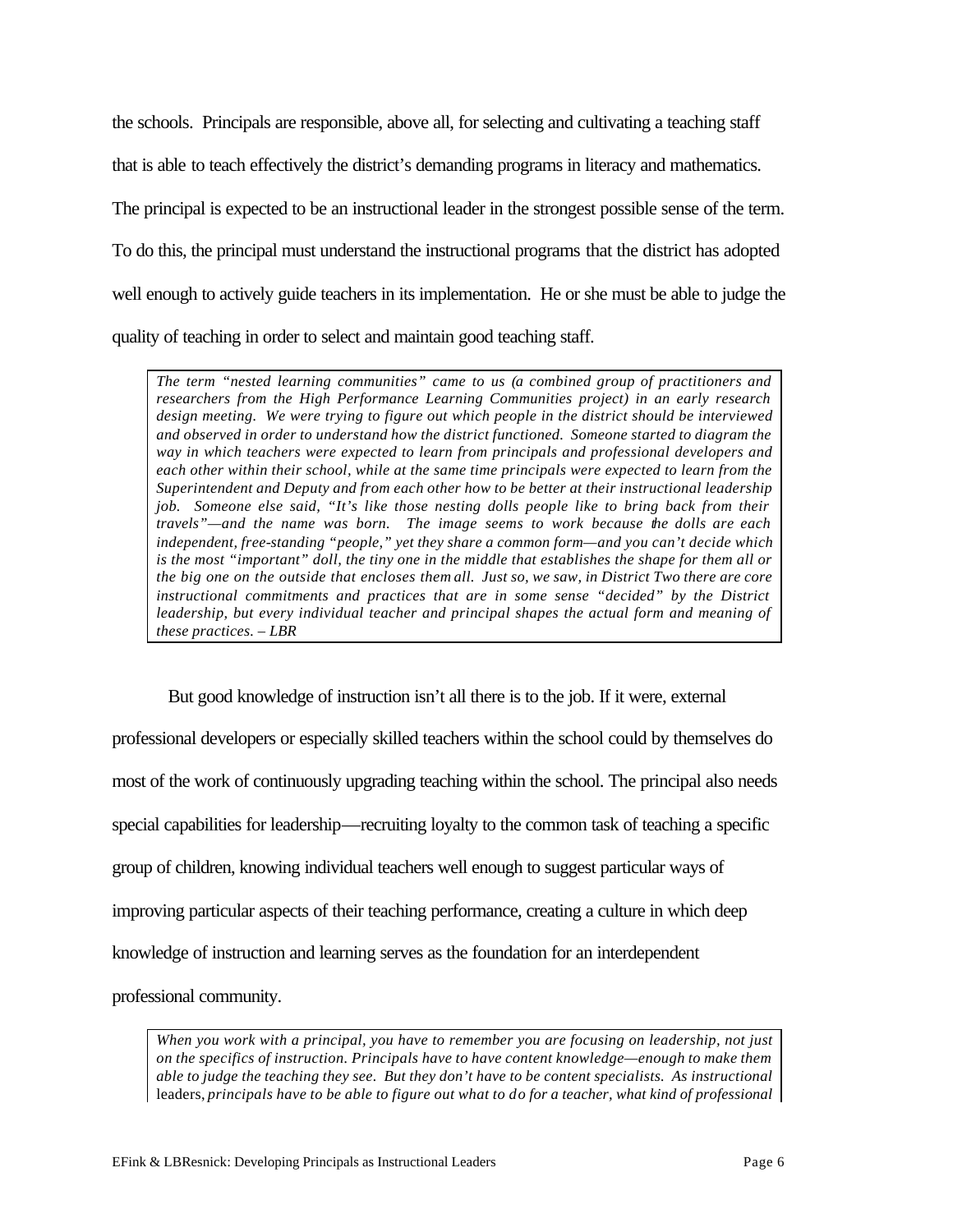*development will be best for that person at that time. But the principal doesn't have to actually deliver the professional development—staff development specialists in the different subjects can do that. The principal has to lead*—*by creating a culture of learning and by providing the right kinds of specialized professional development opportunities when they are needed. –EF* 

Few individuals enter the school principalship fully skilled in all the elements of instructional leadership that we have just outlined. And even those who enter with substantial developed capability will need sustained support, much as teachers do within their schools. To develop and maintain the instructional leadership skills of its principals, District Two has put into place an extensive professional development system for school principals. All principals in the district, from newcomers to those with long tenure in the role, are expected to participate in almost all aspects of the program every year.

The District Two professional development system for principals is an example of what cognitive scientists have come to call *cognitive apprenticeship* (Collins, Brown, & Newmann, 1989; Greeno, Collins, & Resnick, 1996). Cognitive apprenticeship theory, in turn, is based on the work of anthropologists and ethnographers who have studied the functioning of traditional craft apprenticeships and explored the potential implications of apprenticeship for learning in modern institutions (e.g., Lave & Wenger, 1991; Greenfield, 1984). In apprenticeship learning, people learn their crafts by engaging in the daily work of a producing "shop." They practice individual elements of the craft (e.g., sewing or cutting for tailors; painting and glazing for potters), not as isolated skills but as necessary elements in producing a finished product that meets standards of functionality and aesthetic appeal. Master craftsmen and more advanced apprentices serve as models and critics for the apprentice learners, who take on increasingly complex and difficult design and production projects as their skill accumulates. (Liberian tailoring apprentices, for example, progress through a "curriculum" of producing bags, then pants, then hats, and finally jackets as they move from relatively peripheral participation in the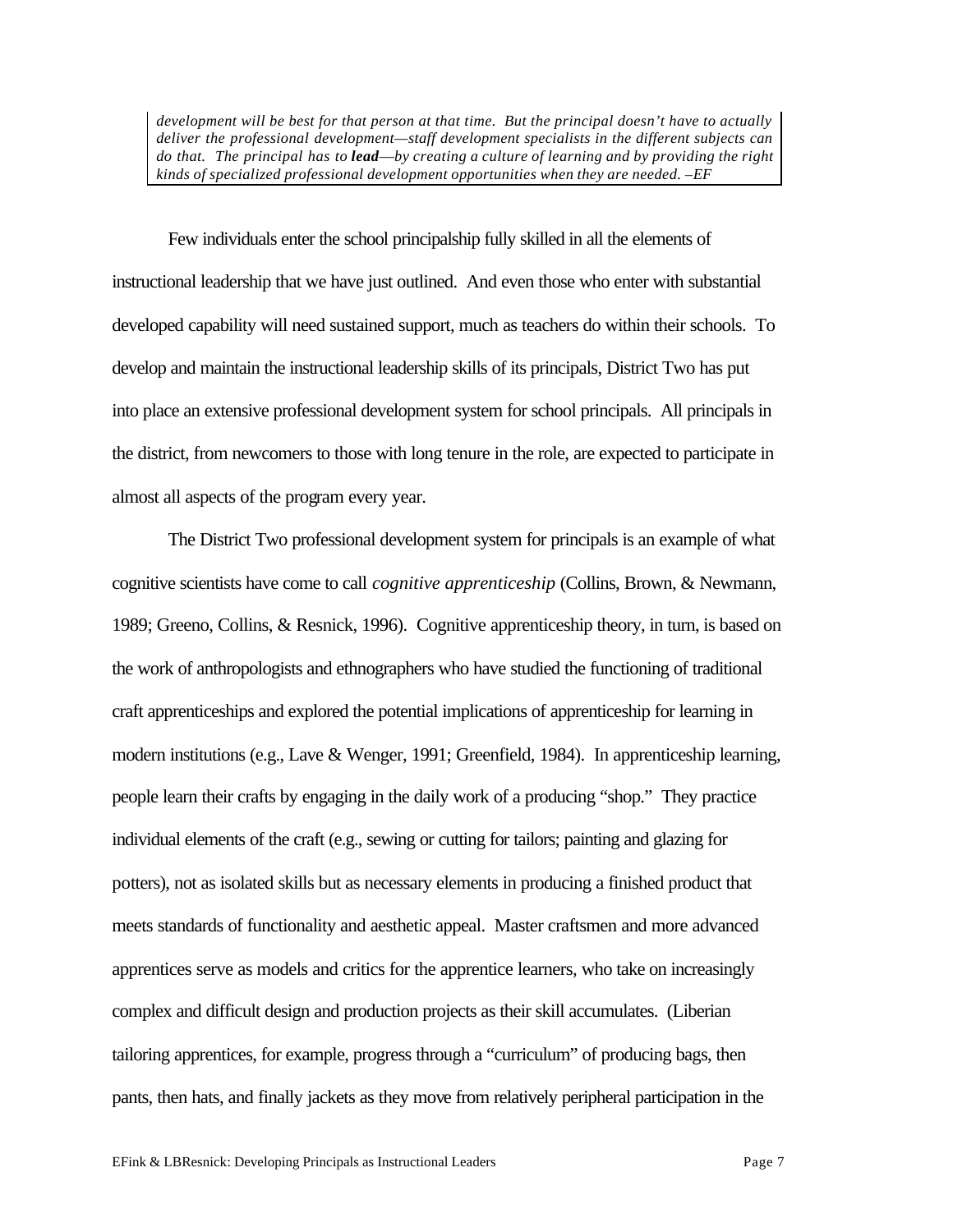economic life of the tailoring shop to a more central position [Lave, 1988]). As they move through this sequence over a period of years, they acquire not only the specific skills of their trade but also an *identity* as a craftsperson and as *a member of a particular organization.* 

*Building an effective community of principals is about both things—the craft of teaching and learning and the building of strong interpersonal relationships. I believe no effective learning can go on without very strong personal relationships. But relationships can't substitute for deep knowledge. The challenge is to build those relationships around studying teaching and improving instruction for kids and a belief system about learning. –EF* 

The emerging theory of cognitive apprenticeship attempts to take the lessons of apprenticeship structures into modern domains of learning. These differ in two important ways from traditional craft apprenticeships. First, intellect is valued in its own right, not just as a means of learning practical skills and knowledge. Second, variability and invention are valued over simple repetition of the master's way of doing things. The District Two professional development program for principals is shaped by both of these values. Shared intellectual activity is a hallmark. People are reading and thinking together all the time. But the shared theories of learning and instruction (what we later call the "intellectual glue" of the system) are played out in highly individualized learning settings—in small study and support groups, in peer interactions, and in a structured system of coaching and supervision that is individually tailored.

# **Principals' Conferences and Institutes: The Intellectual "Glue" for System-Wide Improvement**

Using an apprenticeship model of continuous learning means that large parts of professional development—indeed, the most fundamental parts—take place in dispersed settings (principally the schools) and are site-specific and site-generated (that is, geared to the specific circumstances of individual schools and the people working in them). Nevertheless, to build a system-wide pattern of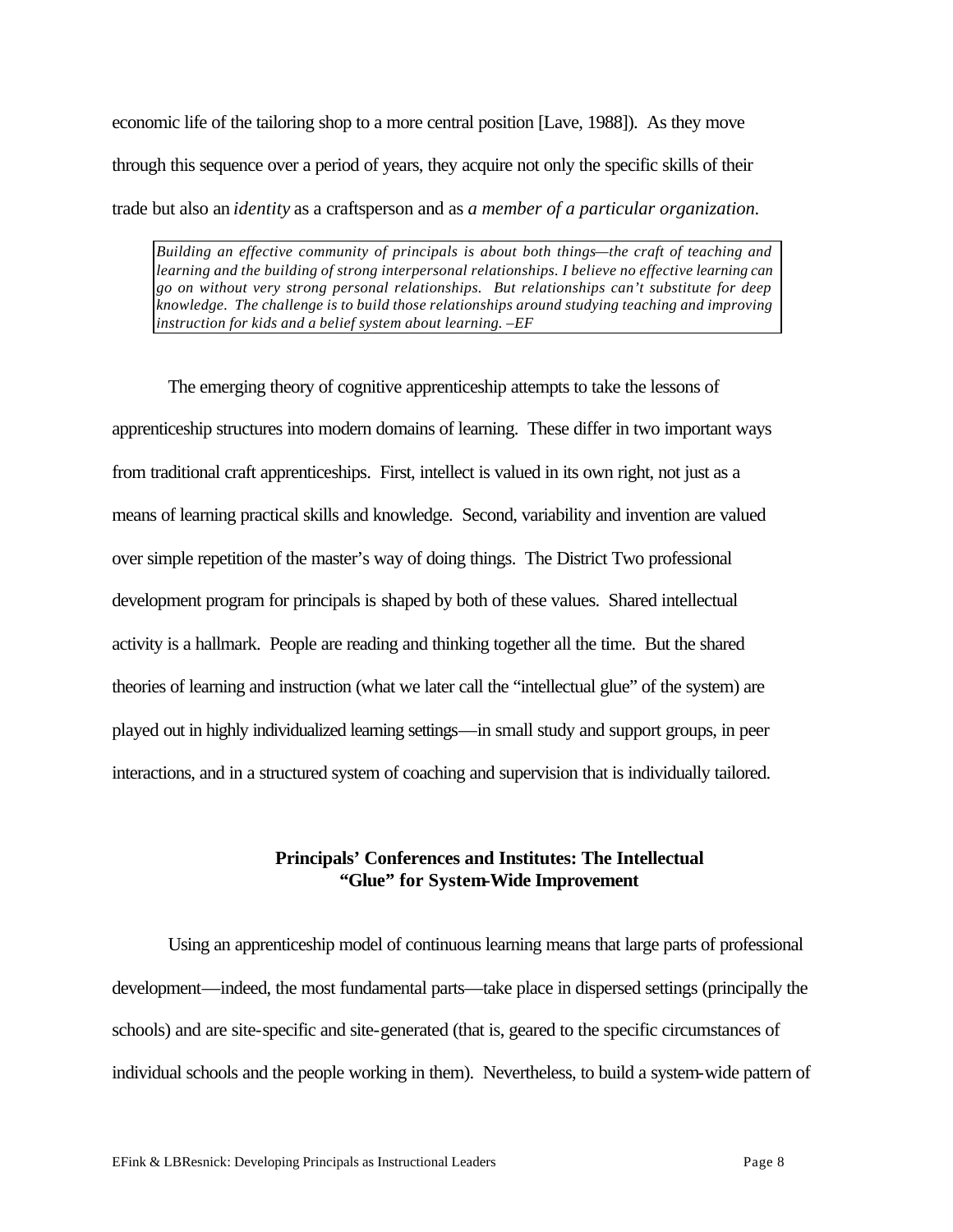improvement in teaching and learning, a core of common commitments, principles, and, to some extent, practices is needed. This shared set of commitments, principles, and practices—joined with substantial delegation of authority and control to school sites—is one of the distinguishing features of District Two. District Two uses a system of monthly principals' conferences, along with specialized training institutes to ensure that its school leaders share a common view of the kind of learning environments and opportunities its schools should be providing to their diverse student body.

Monthly principals' conferences provide the primary vehicle for developing and building allegiance to the shared professional point of view of the District. Every principal in the District attends these day-long conferences (and, usually, a summer retreat of one or two days). The focus of principals' conferences is, without exception, instruction and learning. Questions of administration and management are left to other occasions or relegated to a short time period at the end of conference days. In this and many other ways, principals' conferences serve as models for the staff conferences that principals are expected to lead in their schools.

At principals' conferences, new instructional initiatives may be introduced or older ones revisited for discussion and evaluation. External consultants and speakers with expertise relevant to the district's instructional directions are often invited to the conferences, but there is always extensive discussion among the participants themselves. New initiatives are sometimes controversial and need to be discussed and considered at length. For example, during the 1998-1999 school year, substantial time at principals' conferences was devoted to discussing how to increase the effectiveness of instruction in the print-sound code (the Word Study component of the district's balanced literacy program). Practices in teaching the print-sound code continue to vary, based on differences in student population and professional judgment. But a District Two "point of view" on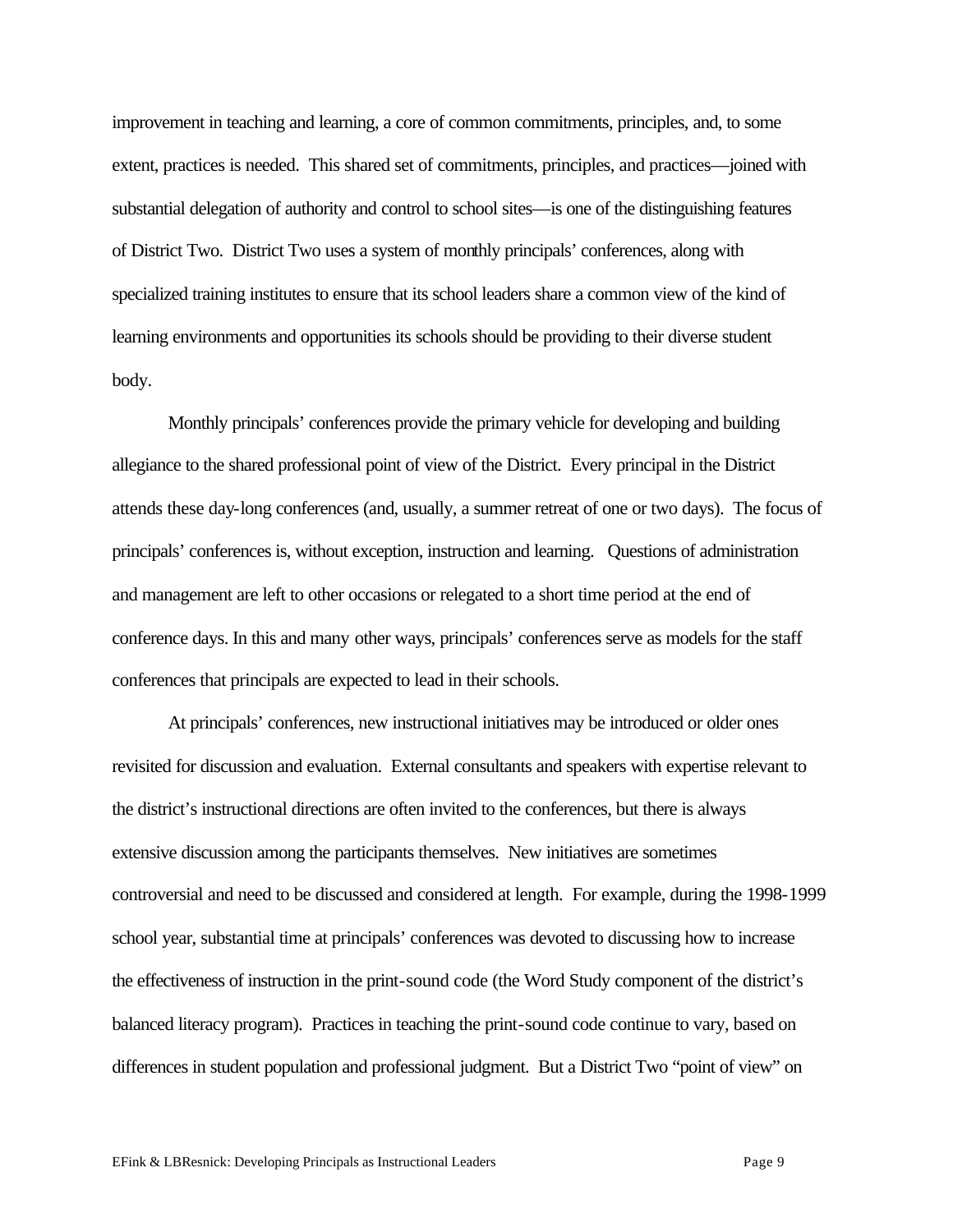this important aspect of literacy instruction is now emerging as a result of the principals' discussions; this will be tested in coming years against measured achievement results.

Results, indeed, are always on the table. Principals' conferences provide an occasion, especially at the beginning of the school year, for consideration of school-by-school test data and discussion of what these data imply about how schools and, therefore, the district as a whole are doing in meeting their overall goal of raising student achievement. There is extensive discussion about what new initiatives or tuning of current programs in light of the achievement results may be needed. This highlighting of achievement results, in the context of collegial discussions about approaches to improving learning, is a key to keeping everyone's attention focused on the district's "bottom line" of student learning. The results focus, however, is balanced against the ongoing attention in principals' conferences and other professional development events for principals on the quality of instructional *practice.* So, the district's message is not one of meeting test score goals but rather of using test scores as a guide to the effectiveness of practice.

LBR: Not everyone likes the idea of sharing data so publicly. I've heard some complaints about it *from District Two principals. EF: There is no question that when we do it, it makes principals uncomfortable—except for the schools that do well. LBR: Why? Why not do it more privately? EF: Because it's part of our mutual dependency. It's not just a school that isn't doing well; it's the district. Just like in a school, when certain teachers aren't reaching all their at-risk kids, it's the principal's and the whole school's job to figure out how to fix it. Also the comparison to other similar schools in the district is important. For example I think it was very beneficial for [principal] to see his scores today next to [other principals']. Because he's got the same kids. [Principal] himself saw it today. That's the first time he's seen that. LBR : Still, don't people feel "exposed" or "threatened" EF: They can, but we deal with it by focusing on the core message. For example today when I gave out state test results in my Focus Literacy Support Group, I had highlighted some schools in which 50% or more of kids were in the two bottom score groups. [Principal A] looked at it and said, "I have an asterisk. Does that mean I'm fired?" I said that's not an asterisk; it's a star, and you're starred because look where you were and look how much improvement you've made. LBR : So you turned the "alert" into a public celebration. Then what? EF: Then we went on to the real point of it. I said that what I want for all of you, if you're over the 50% mark, is to figure out who those kids are by name, which classrooms they're in with which teachers, the practice that the teacher is engaged in and which staff development they're involved in. And you need to meet with those teachers regularly to talk about the movement of those kids—and keep your hands on it.*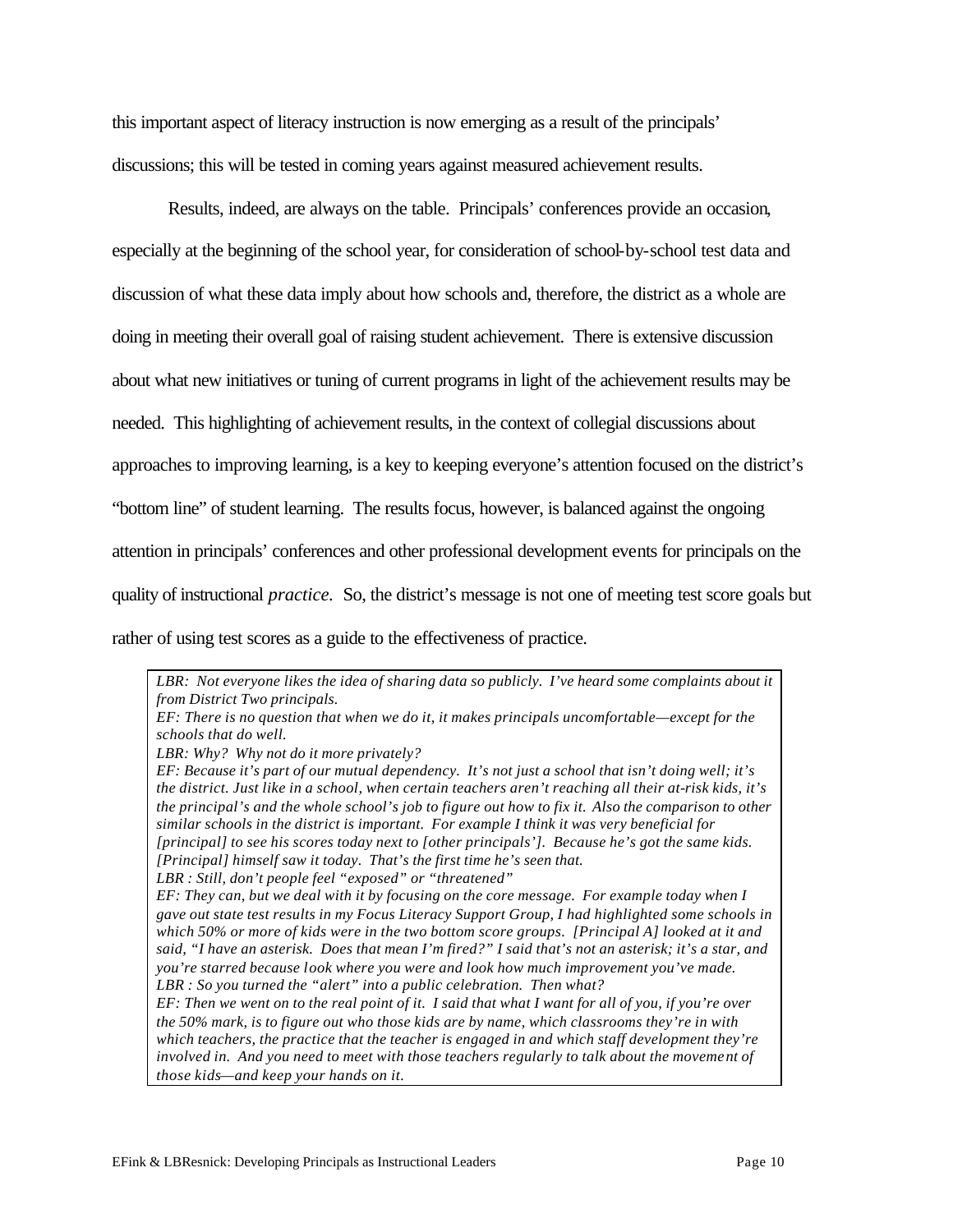The centrality of excellent teaching practice as the District's primary intellectual commitment is underscored by the habit of holding principals' conferences in schools several times each year. The principal of the school being visited hosts the meeting and visits to classrooms, with discussion of observed student work and teaching practice included on the agenda. Agendas for the principals' conferences are developed by a Planning Committee. Approximately ten principals out of a total of 45, along with some professional developers from the district and the superintendent and deputy, comprise this planning committee.

Despite their centrality in District Two's culture of learning, ten or eleven principals' conferences per year are not sufficient to convey all of the information that principals will need to serve as instructional leaders in schools implementing the often complex instructional programs that the District espouses. To build deeper knowledge of the content of District Two instruction programs, the District also expects principals to attend a number of specialized institutes focused on particular instructional programs or practices. The District itself sometimes organizes these institutes, hiring appropriate outside consultants to run them. More frequently, it recommends enrollment in institutes and seminars sponsored by other organizations. In these cases, the District pays tuition fees for its principals. Principals typically attend these institutes along with teachers from their schools, a practice that highlights the interdependency and continuous learning values that the District expects principals to establish in their schools. All principals are expected to enroll in at least one institute each year. Most go to several each year.

### **Focus on Leadership for Instruction: Support Groups and Study Groups**

Principals' conferences and institutes are an effective way to provide knowledge about instruction and to build intellectual and attitudinal commitment to the District's programs and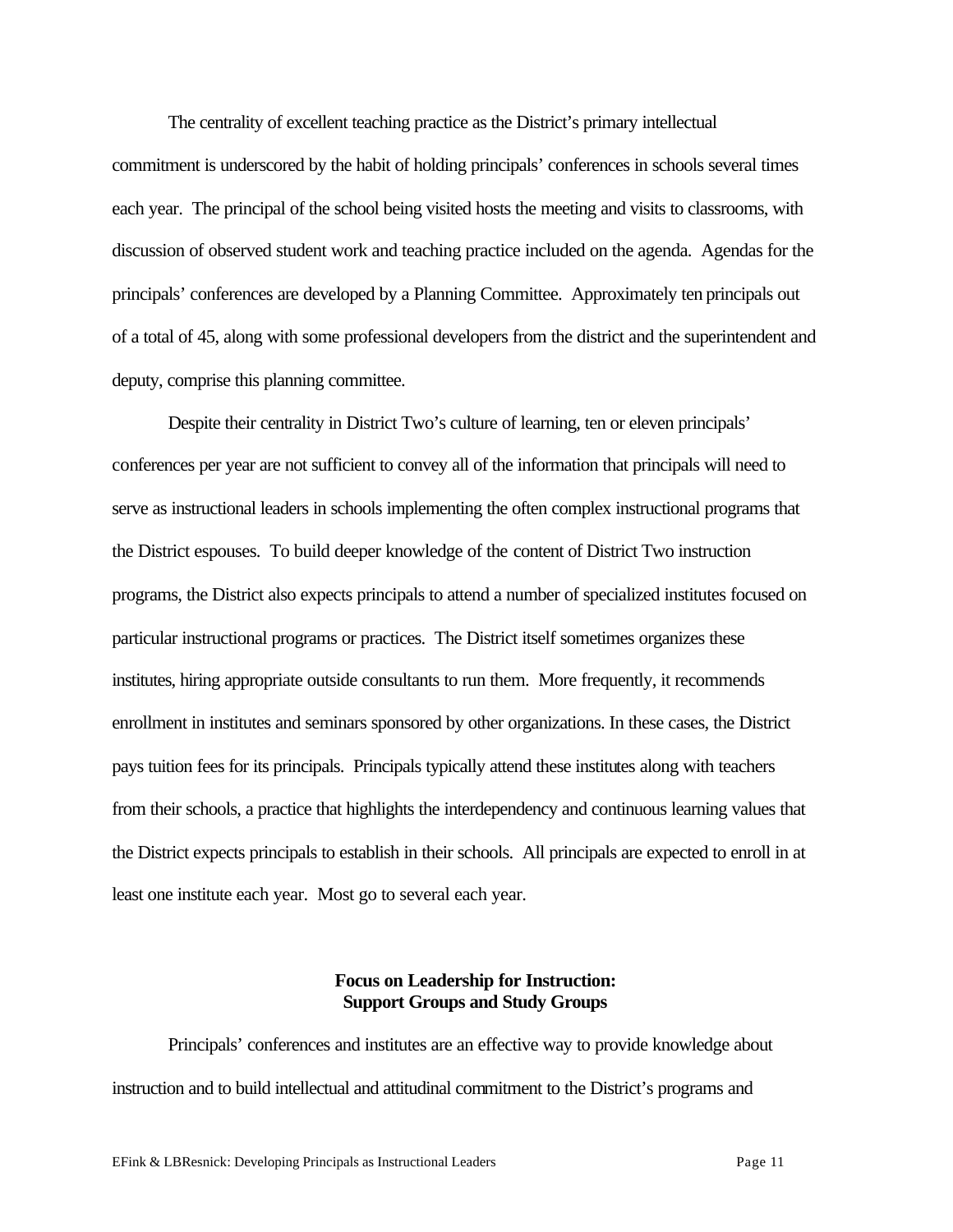priorities. But to implement these programs in their schools, principals also need to develop an array of leadership strategies. For a principal to change instructional practice in a school, he or she needs to build in the staff both an interdependent culture of learning and increasing levels of skill in specific instructional practices. District Two principals have an extensive array of professional development resources to call on. But the job of culture building and of guiding individual teachers in which of these professional development opportunities to use belongs to the principal.

New principals especially, but also established principals who are leading schools with particularly heavy demands for program implementation and teacher development, need opportunities for intensive work on problems of practice and leadership. To meet this need, District Two's Superintendent and Deputies run support groups for small groups of principals. Each focuses on some specific need identified either by the Superintendent and Deputies or by groups of principals.

**Support Groups for New Principals.** Primary among the small group learning opportunities are monthly meetings of groups of 12-15 principals with the Deputy Superintendent of the District. These are relatively unstructured meetings with groups of new and untenured principals to discuss leadership initiatives. The members of the group raise particular issues for discussion, but the Deputy, as leader of the group, ensures that discussions focus on issues of instructional leadership and do not become complaint sessions (a common outcome when principals are invited to air their concerns). Topics for discussion include effective teaching strategies; techniques for assessing student learning; evaluating teacher instructional performance and techniques for moving teachers to the next level of teaching performance; how to design and run in-school teacher conferences; and how to use and manage in-school professional developers. In contrast to principals' conferences and institutes, which develop the intellectual grounding for the district's instructional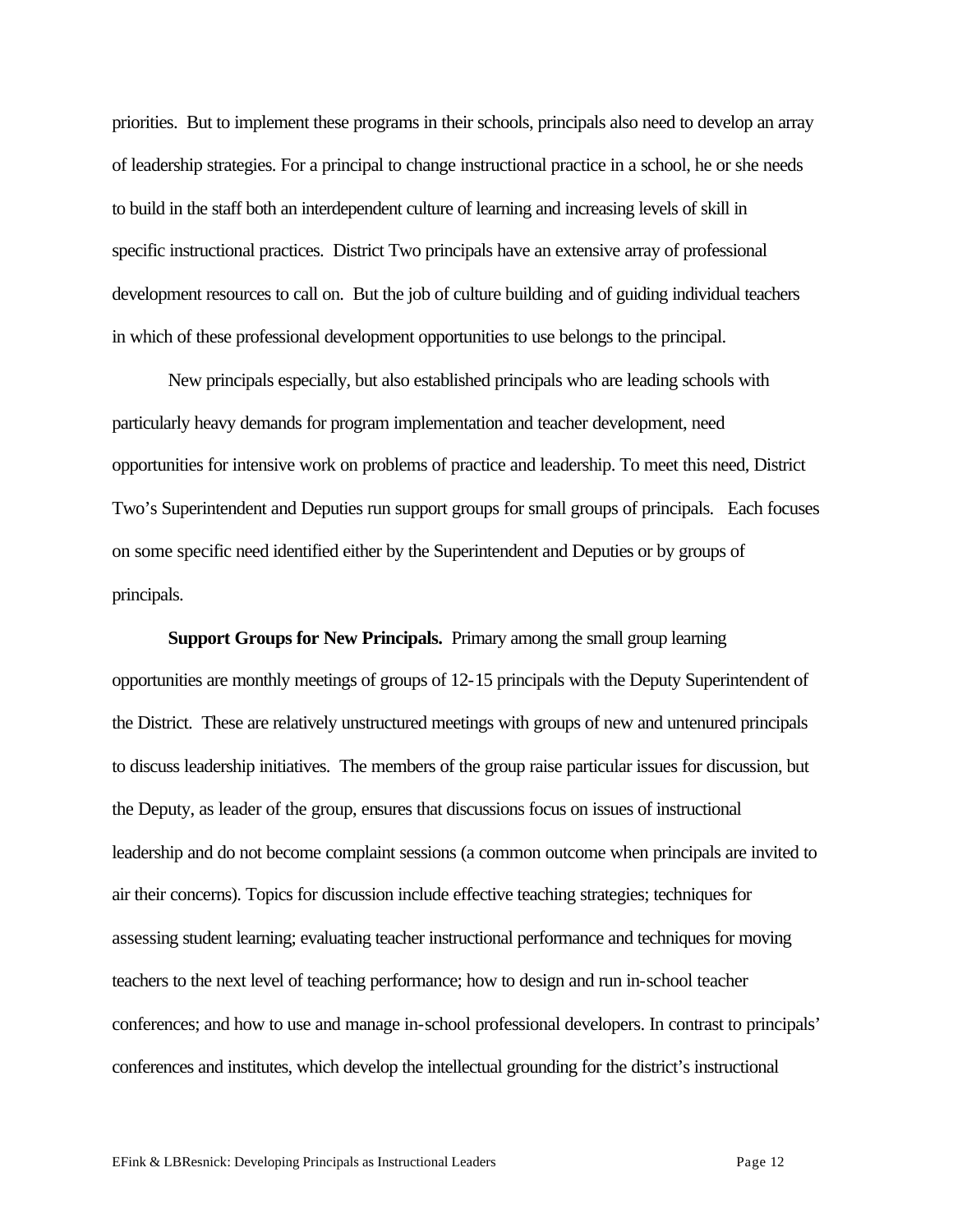approaches, support group discussions tend to focus more on principals' *behavior*—what they actually do in their schools—and how their behavior makes a focus clear to the school staff.

An important strategy used by the Deputy Superintendent in guiding support group discussions is to treat problem sharing as a positive process of professional engagement. Problems become the intellectual "currency" of the meetings. Principals are expected to share with the group their difficulties in meeting agreed-on instructional goals or in moving their teachers to higher standards of instructional practice. Those who resist such sharing are assumed to be resisting the continuous improvement ethic of the District. In these support groups, as throughout the professional environment of the District, problem sharing is treated not as evidence of poor performance but as the creation of an opportunity for figuring out improvements in practice. To model problem sharing, the Deputy Superintendent often begins support group sessions by talking about her own instruction-related problems and asking for advice from the group on how to help principals learn.

*For example I remember one instance, when I was still Deputy, when I asked for the group's advice on how to work with a principal (not a member of the support group and not named during the discussion) who thought she was focusing on instruction in her school, but who was actually communicating, through her behavior that issues of management were more important. My problem was how to help change that focus while still being encouraging to the principal. By putting my teaching problem (how to help a principal change) out for the group to deal with, I modeled a strategy principals could use in their own schools. –EF*

The problem-centered strategy of the support groups is aimed at creating a culture of mutual dependency, one in which other principals and also the Superintendent and Deputies are viewed as supportive colleagues. This strategy of group discussion of problems in instructional practice contrasts markedly with the normal culture of schools and districts, in which teachers are isolated in their classrooms and principals in their buildings. In most districts, visits of supervisors (principals in the case of teachers; the deputy or area superintendent in the case of principals) are feared as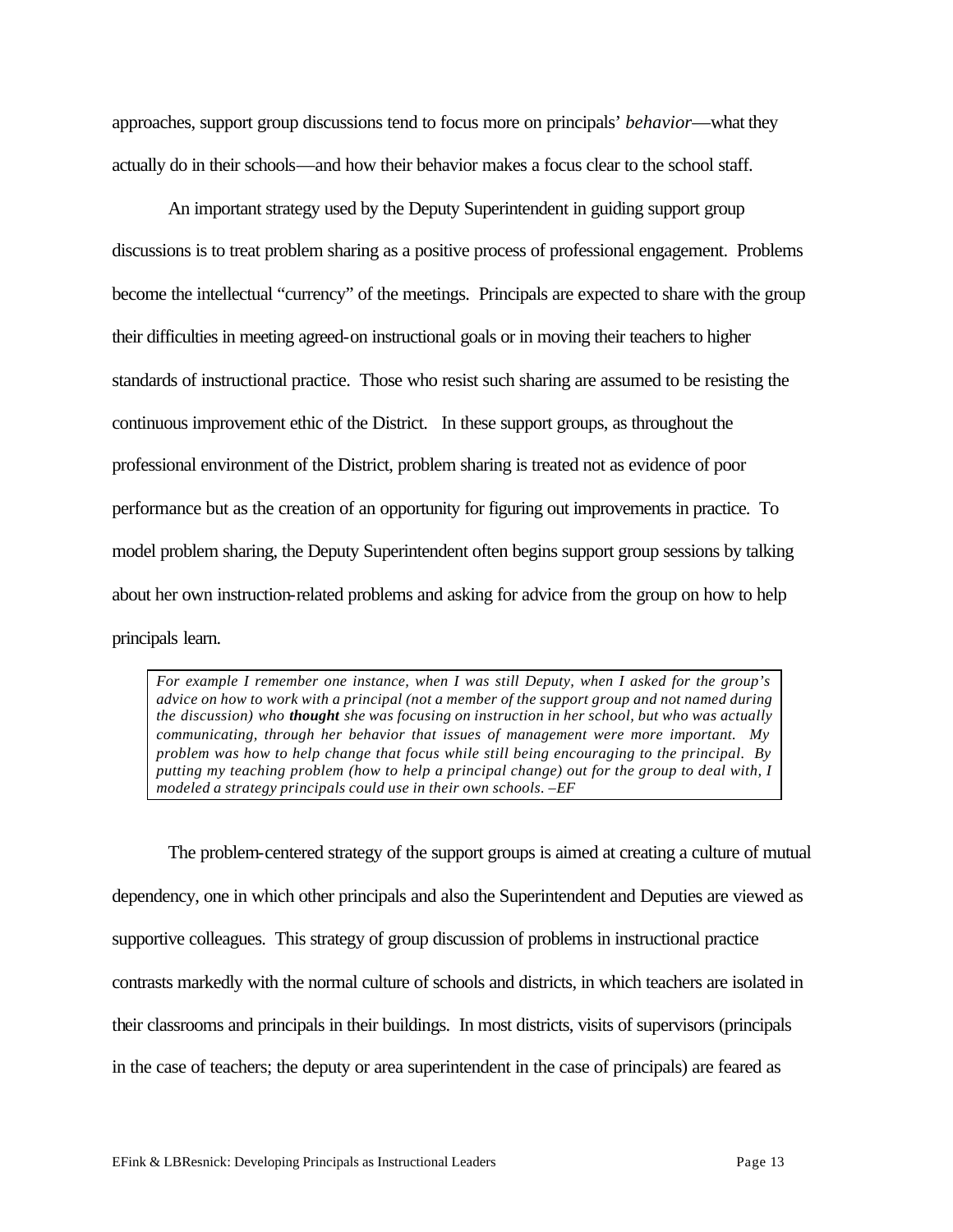occasions for negative judgments. As a result, open airing of difficulties in instructional practice would be viewed as dangerous to one's status in the school or the district. In District Two support group meetings, silence about problems is interpreted not as the absence of problems in a school but as the unwillingness of a principal to enter into the District's culture of mutual dependency and trust.

**Focus literacy support groups.** Another support group, this one led by the Superintendent herself, convenes the heads of 13 elementary schools with the most at-risk students. These principals meet to plan for implementation of a rigorous reading instructional program that the District has designed. The principals of Focus Literacy schools are faced with particularly demanding problems of instructional leadership. They not only have large numbers of students who need intensive instruction if they are to succeed in acquiring adequate levels of literacy, but they also often have a greater proportion of new and less skilled teachers than do schools serving higher income students. As in the support group for new principals, the strategy used is a focus on specific problems and successes of implementation and practice, with emphasis on the particular needs of those schools and their children. Principals bring their success and difficulty stories to the table, and the Superintendent adds observations based on her very frequent visits to this particular set of schools. The implementation issues likely to be addressed range from scheduling to recruiting teachers and from strategies of school-based professional development for teachers to frequent (at least monthly) monitoring of the progress of students at risk.

**Principals' study groups.** A further opportunity for professional interaction with peers is provided in a series of small study groups for principals. These may be led by the Deputy Superintendent or may be peer-led. Either way, principals pre-select a content area or problem of practice and implementation to study, based on their schools' current goals and objectives. Choice of study groups is often guided by the Superintendent, as part of the individualized coaching of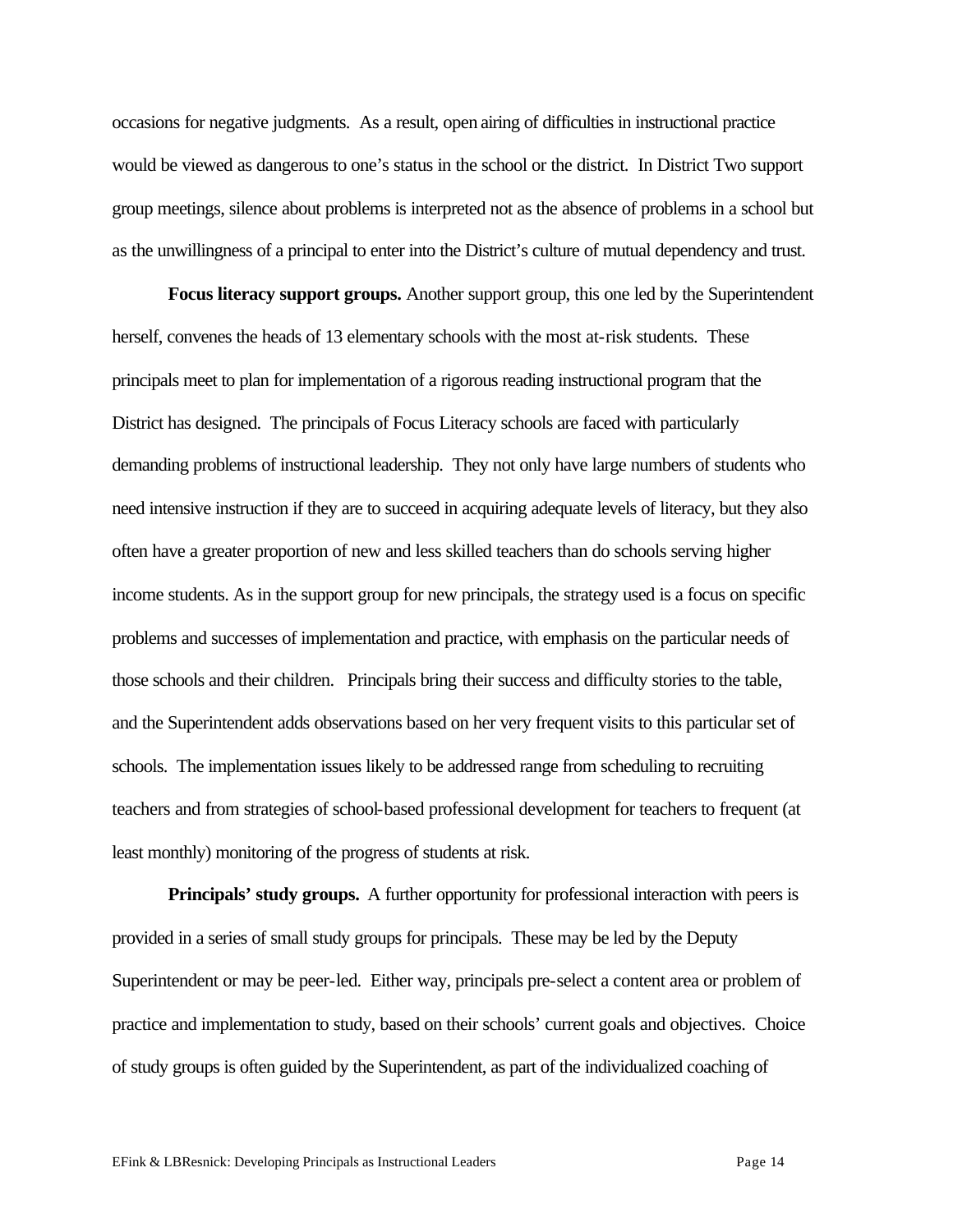principals to be described later in this paper. The group with its leader selects readings for joint study and may invite outside experts to some sessions. In discussions, there is usually a focus on how to provide leadership in implementation of instructional content. Topics vary from year to year and from group to group. For example, last year there was a middle school study group, a study group on standards and principles of learning, and a study group on implementation of the District's new mathematics program.

#### **Peer Learning: Communities of Practice**

District Two's strategy for system-wide improvement of instruction and achievement calls for blanketing the district with professional engagement in questions of instructional practice. Centrally led principals' conferences and support groups can provide only a small portion of that engagement. And so the District leadership has instituted and encouraged an array of peer interactions among school heads. These include a system of school intervisitation among school heads and active encouragement of principal "buddying."

**Intervisitation.** Intervisitation is in many ways the "heart and soul" of District Two's expectation that principals will continuously learn from one other. Visits by one principal to another's school may be initiated by the individuals involved or promoted by the Superintendent or Deputy as specific needs of a principal are identified. Either way, intervisitations are built around a specific practice that the visiting principal wants to learn by observing and analyzing activity in another school. A school may be known for excellent practice in guided reading or shared reading (both components of District Two's balanced literacy program); it may have instituted particularly effective teacher study groups on mathematics teaching, or its principal may have been successful at overcoming teacher resistance to the extra work involved in shared study of student writing.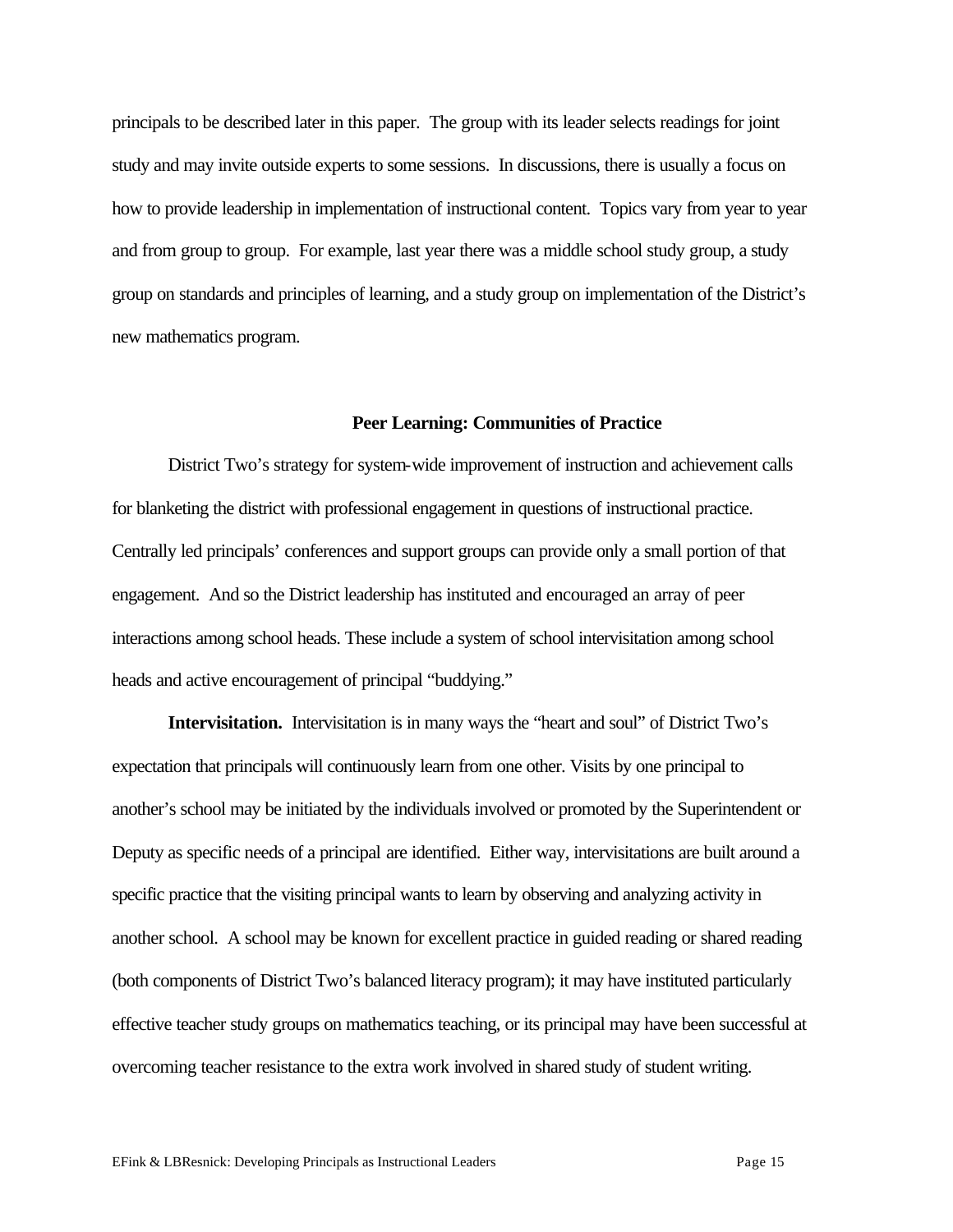Whatever its particular "expertise," a school will attract as visitors principals who want to learn or improve a particular leadership practice. During a typical intervisitation, the two principals will walk through classrooms together, sit in on staff meetings, and discuss and analyze the specific issues of practice and implementation that are the reason that a particular visit has been scheduled. Sometimes the visiting principal will invite the host to visit her school to comment on early attempts at initiating a new leadership practice or improving an ongoing one. In such cases, planned intervisitations can lead to the more informal "buddying" that is also a striking feature of the District Two landscape.

**Buddying.** Informal professional sharing, initiated and sustained by principals themselves, is encouraged but not directly overseen by District administration. Principals buddy with one or two other principals, with whom they meet informally but frequently, to share problems and strategies of professional development and leadership in their schools. Sometimes professional buddies become long-term friends; other times they have short-term relationships in which one principal asks another for help on some current problem. The District's active encouragement of buddying is an integral part of its effort to establish a culture of professional sharing and trust. Buddying and intervisitation, like support groups, also create pressure on principals for improvement in their schools because the conventional barriers of professional privacy fall. With regular visits to each other's schools and frequent requests for help, there is more knowledge among principals of practices in schools throughout the district than is typical elsewhere, where principals are often discouraged from leaving their buildings during school time and in which difficulties are hidden or masked.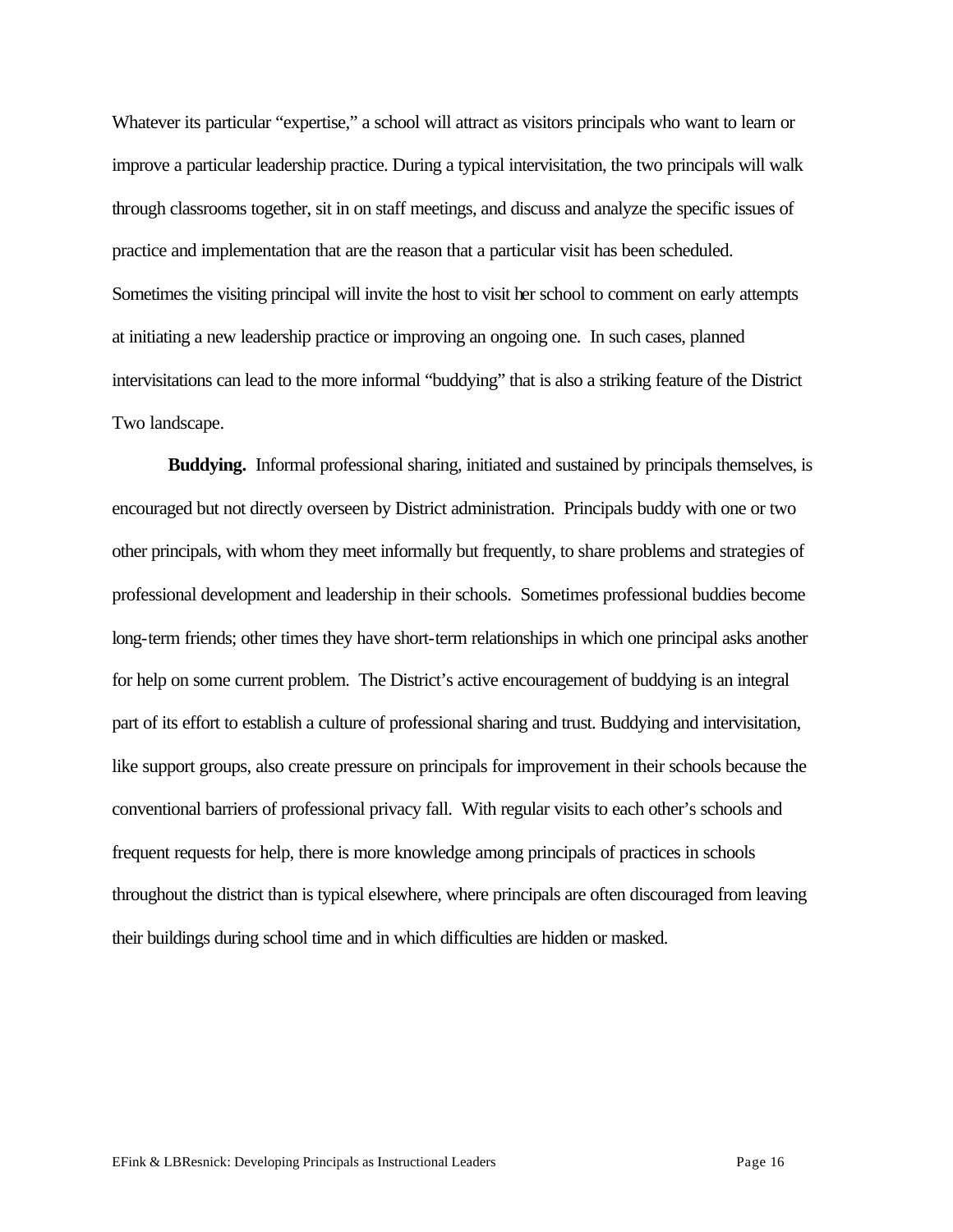#### **Individualized Coaching: Making Sure It Really Happens**

As rich as the group and peer professional development system is in District Two, it would not produce a skillful corps of principals as instructional leaders were it not for the intensive individualized coaching that every principal receives as an integral part of her or his service in the role. This individualized coaching system—linked as it is to the district's two-way accountability system—is one of District Two's most distinctive inventions. Several features distinguish District Two's individualized coaching program from principal development programs used elsewhere.

One feature is that responsibility for coaching is lodged at the highest level of district administration: with the Superintendent and the Deputy Superintendent. The message of this organizational decision is clear: Instruction and learning are the district's fundamental business; all other functions are secondary. The Superintendent's and the Deputy's direct engagement in instructional leadership models for principals the role that they are expected to play with respect to their teaching staffs. A second important feature of the coaching program—one that flows from the active roles of the Superintendent and the Deputy in its implementation—is that coaching and evaluation are not artificially separated and that evaluation is a continuous process rather than an intermittent one. Finally, a third feature worth noting is that the coaching program follows the principles of apprenticeship learning. That is, coaching is embedded in the regular processes of running the school and the district—establishing goals and objectives, budgeting, examining instructional processes in classrooms, and analyzing data on individual student performance. A recent addition to the coaching process in District Two has established a system of mentor principals in which successful, currently serving principals mentor one or more principals who need support beyond what the Superintendent and Deputies can provide directly.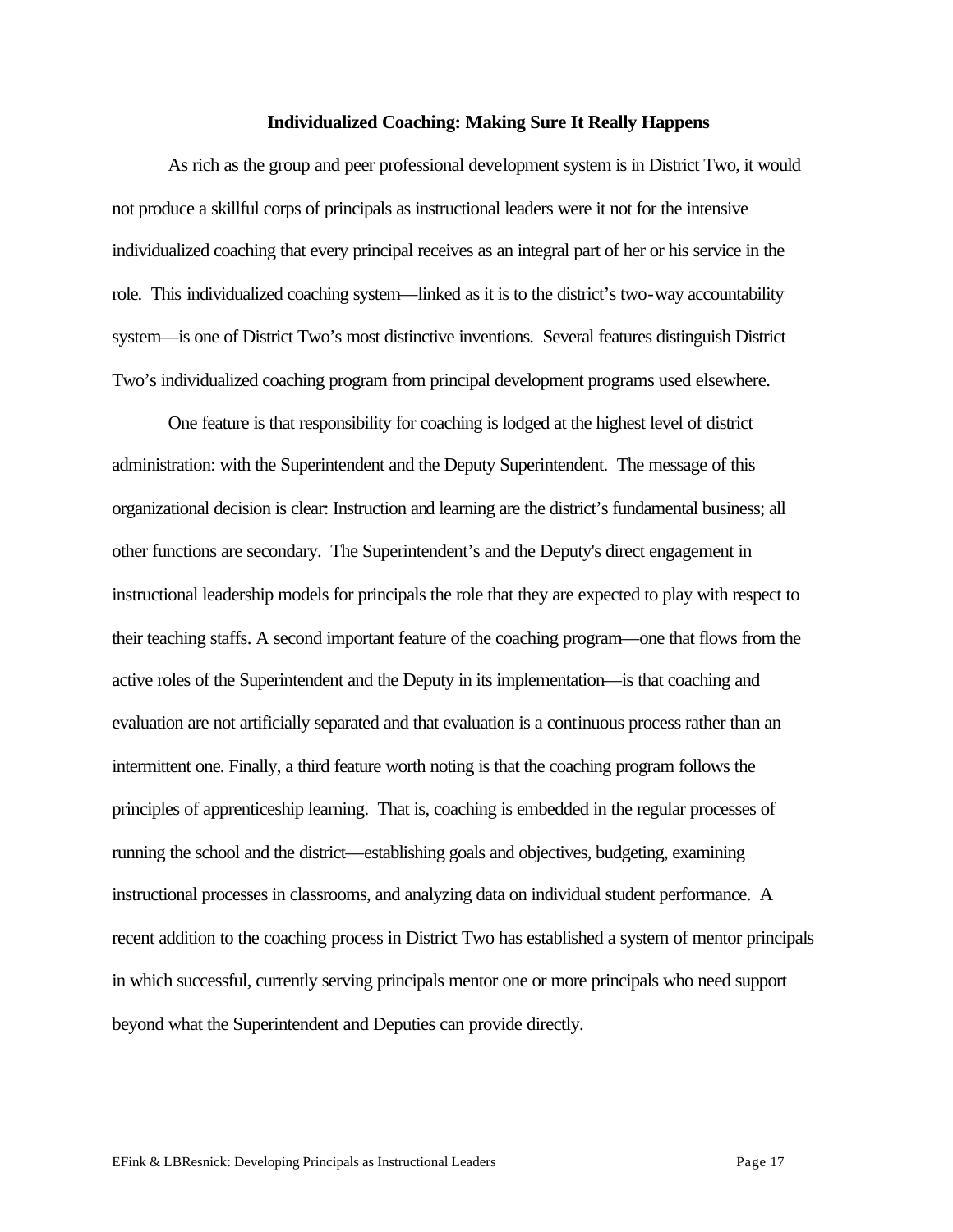**Goals and objectives process.** An important part of coaching revolves around the process of establishing goals and objectives for the school each year. The District asks each principal to develop a yearly goals -and- objectives statement in which detailed plans for specific instructional initiatives and professional activities are laid out. Principals must specify their goals and objectives in categories specified by the New York City Schools Chancellor and supplemented by the District Two Superintendent. The Goals and Objectives form for the year is first introduced at one of the monthly principals' conferences. Some general discussion there is followed by individual meetings between the Deputy and those principals judged to need help in setting objectives. Principals develop their goals and objectives in multiple iterations, conferring with the Deputy herself as well as their mentor principals and other peers in the process. This consultative work continues until the school's goals and objectives are approved by the Superintendent, based in large measure on an acceptable plan for the school's instructional focus.

**Budget meetings.** Principals who need it also receive substantial individualized coaching in the process of establishing their school budgets. In District Two, schools have substantial control over how they spend money. However, funds are not handed over to the principals in a block. Instead, principals are expected to develop and defend a plan for spending (e.g., on staff positions, on professional developers, on payments to teachers for participation in institutes and training programs, on instructional materials) that is based on their instructional and professional development objectives. In the district's "green dollar budgeting" process, funds are allocated to schools from different funding streams (e.g., Title I, professional development funds, special literacy funds) depending on how the funds will be spent. Principals have to defend their budget plans in a meeting with the Superintendent and Deputies and the Director of Operations for the district. Many principals—especially individuals new to the district—need substantial coaching in the process of arriving at a budget that is well matched to defensible instructional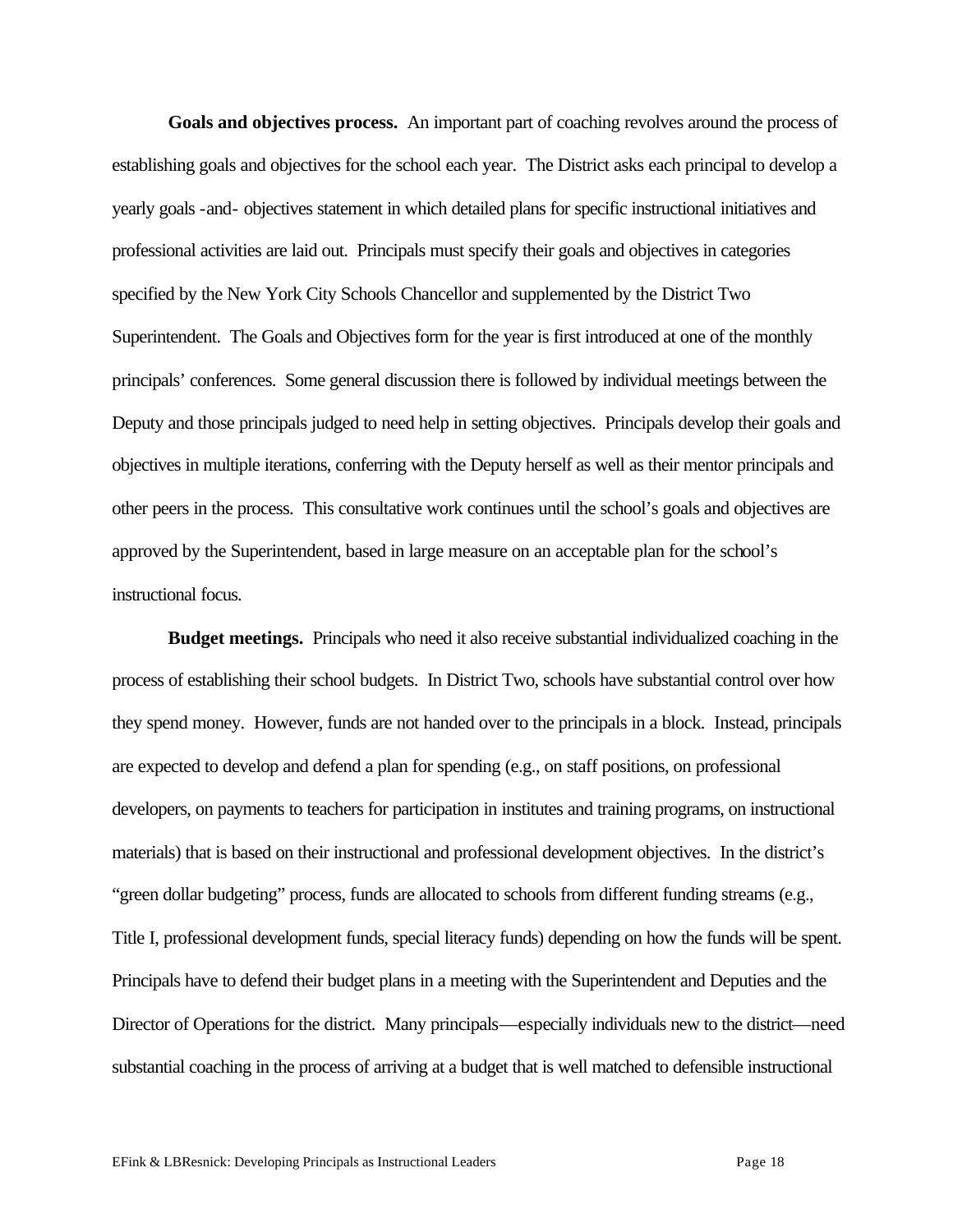and professional development plans. This coaching, like that for goals -and- objectives statements is provided by the Superintendent and Deputies themselves, as well as by mentor principals.

**Supervisory WalkThrough.** The supervisory WalkThrough of the school is, perhaps, the focal event of the individual coaching process. It is the occasion on which all elements of a principal's activity are considered in the context of an on-the-ground review of instruction, learning, and achievement in every classroom in the school.

The supervisory WalkThrough occurs at least once per year in each District school and occurs more frequently (as much as every month) for schools that need additional assistance. It is conducted by the Superintendent and the Deputy Superintendents. The WalkThrough takes most of a morning and includes visits to every classroom in the school. It begins with a meeting with the principal (and, at the option of the principal, the assistant principal) in the principal's office. Although every principal views the WalkThrough visit as an important, even "high stakes" event, it is striking to the visitor that there is an effort on the part of both the principal and the visitors to begin the meeting with some sharing of personal news and concerns. The sense of personal support that is expressed in these opening sessions of the WalkThrough is an important aspect of the overall District Two learning culture.

The meeting proper begins with a review of the school's goals and objectives for the year and of the particular expectations for activity by the principal that were agreed on at the preceding WalkThrough visit. Typically, the principal takes the lead, laying out the instructional and professional development improvements he or she has been trying to implement in the school and identifying problems and successes since the last visit. If these topics are not raised by the principal, the Superintendent or Deputy will question the principal on key issues. Like the principal, the visitors will have reviewed written materials on the school, including the letter outlining agreements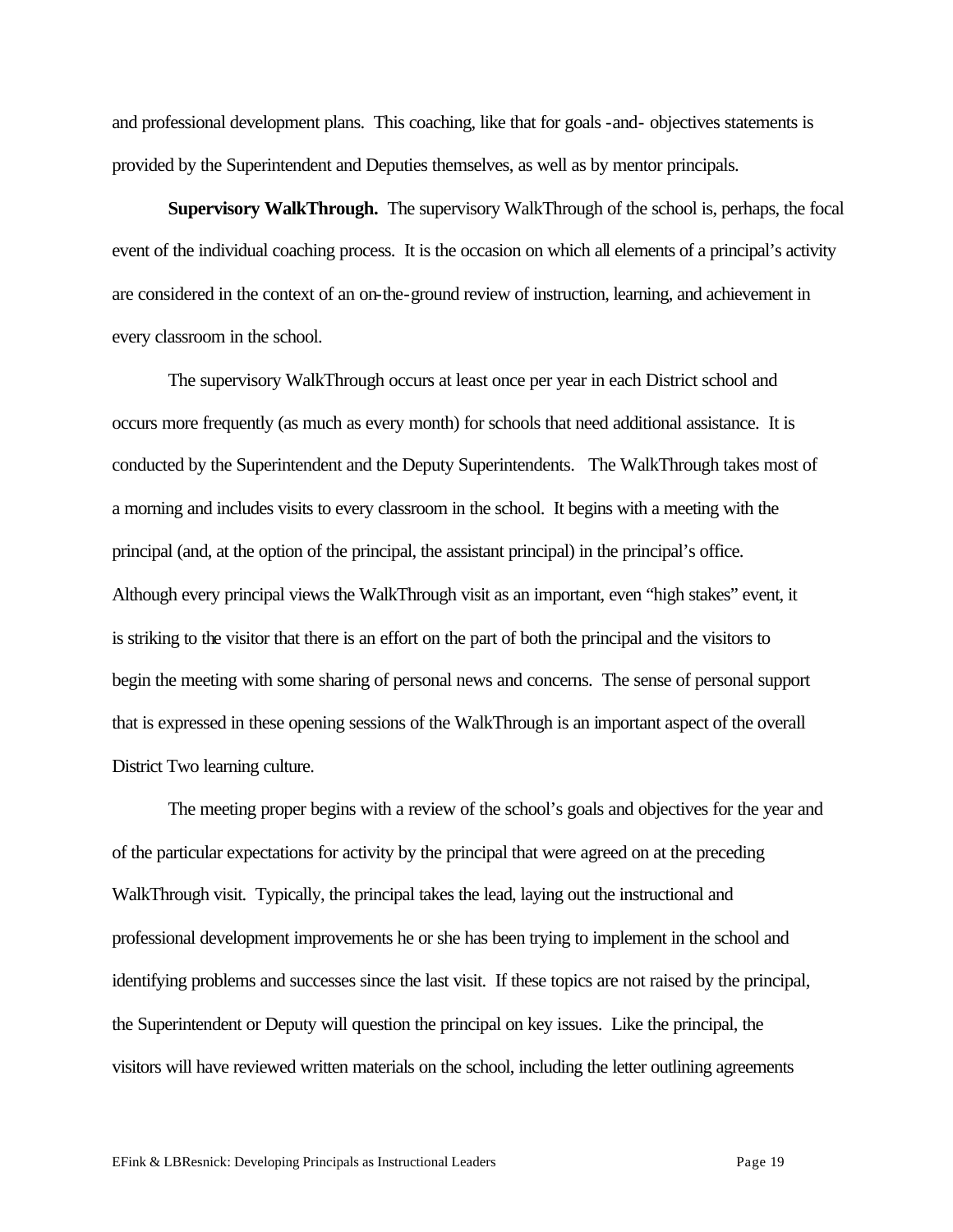reached at the last WalkThrough. As a result, there is rarely recourse to the paper record during the discussion. This feature, too, helps to maintain a supportive, learning-oriented atmosphere rather than a bureaucratic, judgmental one.

Next, the visitors and principal together review the school's student achievement data, with a special focus on at-risk students. The focus of the discussion, guided by the Superintendent or Deputy, is on the principal's listing of individual at-risk children and where they stand in learning classroom by classroom. This segment of the visit concludes with a review of each teacher in the school, with a focus on those for whom specific professional development and instructional improvement expectations were articulated at the last visit. Approximately an hour will typically have elapsed since the arrival of the WalkThrough visitors.

In the next segment of the WalkThrough, the visitors and the principal visit every classroom in the school. There the visitors examine children's work, talk with children about their work, observe teacher performance, and observe student reactions and engagement. The visitors also examine the physical environment with an eye to how classroom design supports learning.

*When I first accompanied you on walkthroughs, I was very impressed with how much you were able to detect after just a few minutes in a classroom. I knew it was due to your enormous knowledge about literacy instruction and what kinds of work could be expected of children—of all social backgrounds—who were well taught. In fact, I compared the way you could quickly form detailed impressions about instruction and learning with the way chess Masters are able to almost instantaneously recognize the "state of play" in a chess game and generate a very small list of appropriate next moves (this has been one of skills that cognitive scientists have studied in detail). Only much later did I realize that there is a "story line" being followed in the walkthroughs, that you are looking for particular aspects of classroom work that have been discussed with the principal in the past. This story line—working with individuals on particular issues of practice over time—is, I now think, a good part of why coaching, rather than planned programs for groups, has to be at the heart of District Two's system. –LBR* 

With classroom visits completed, the visitors and principal return to the principal's office for an evaluation and planning session that can last an hour or more. During this final session, both the principal and the visitors offer overall judgments of classroom observations. These judgments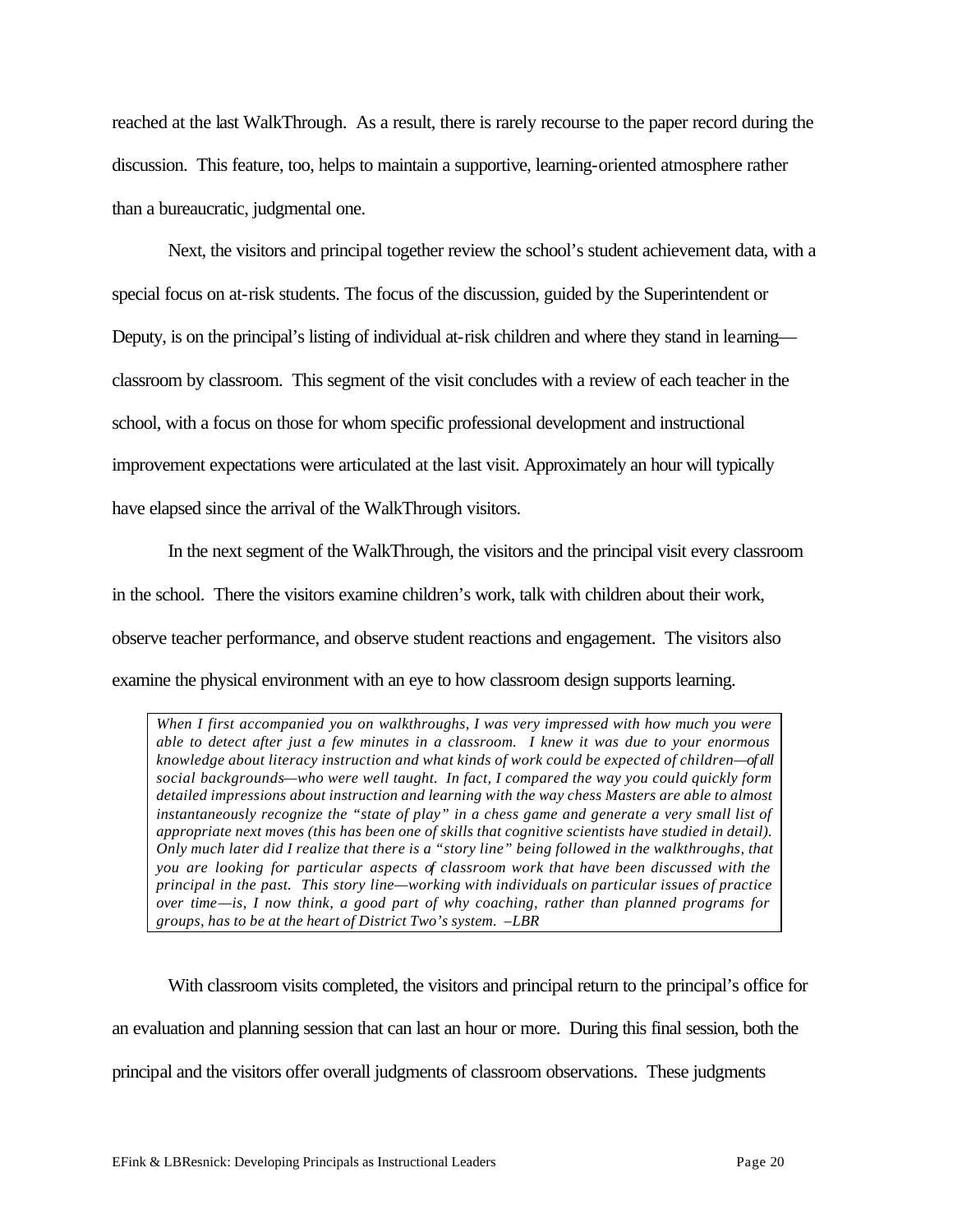evaluate the quality of observed teaching and student work. They are used to focus the principal's attention on specific steps she can take to help teachers improve targeted aspects of their instruction. In guiding this discussion, the Superintendent usually looks for a common thread in the observations (e.g., the level of questioning observed or the quality of the word study component of the balanced literacy program). Observations of strengths and weaknesses that characterize the school as a whole or a cluster of teachers form a basis for suggesting what might be done in staff conferences or grade level meetings. Judgments of specific teachers often lead to suggestions for intervisitations and specific professional development programs for those teachers. When necessary, decisions on granting tenure to particular teachers will be made, along with strategies for separating from the school any teachers who have—despite extended professional development opportunities—not successfully improved their teaching or their students' achievement levels. Personnel decisions of this kind are difficult for many principals to make and execute. For this reason, they call for coaching attention, although little WalkThrough time is actually spent on them.

*In the WalkThrough, I always try to find a thread that characterizes many teachers in the school and focus on leadership strategies for dealing with that. For example, if I see that half of the teachers in the school are not understanding questioning—that they are asking very basic, literal questions and they are not really stretching kids' minds—I will talk to that principal about how to work on questioning with her staff. I might suggest books to read with the staff, and how to use staff conferences specifically to work on questioning. I might also suggest that the principal visit another school where questioning is at a higher level. To smooth the process, I would probably call the principal of the other school to say what I hope she will be able to show the visitor. In this way, the principal gets the specific help she or he needs. –EF*

Following the WalkThrough visit, a letter is sent to the principal summarizing the results of the visit and the agreements reached about next efforts in developing the school's teaching and professional development program. This letter may include commitments concerning time, personnel, or money resources that the District administration will make available to the school. This letter also defines a kind of informal "contract" between the Superintendent or Deputy and the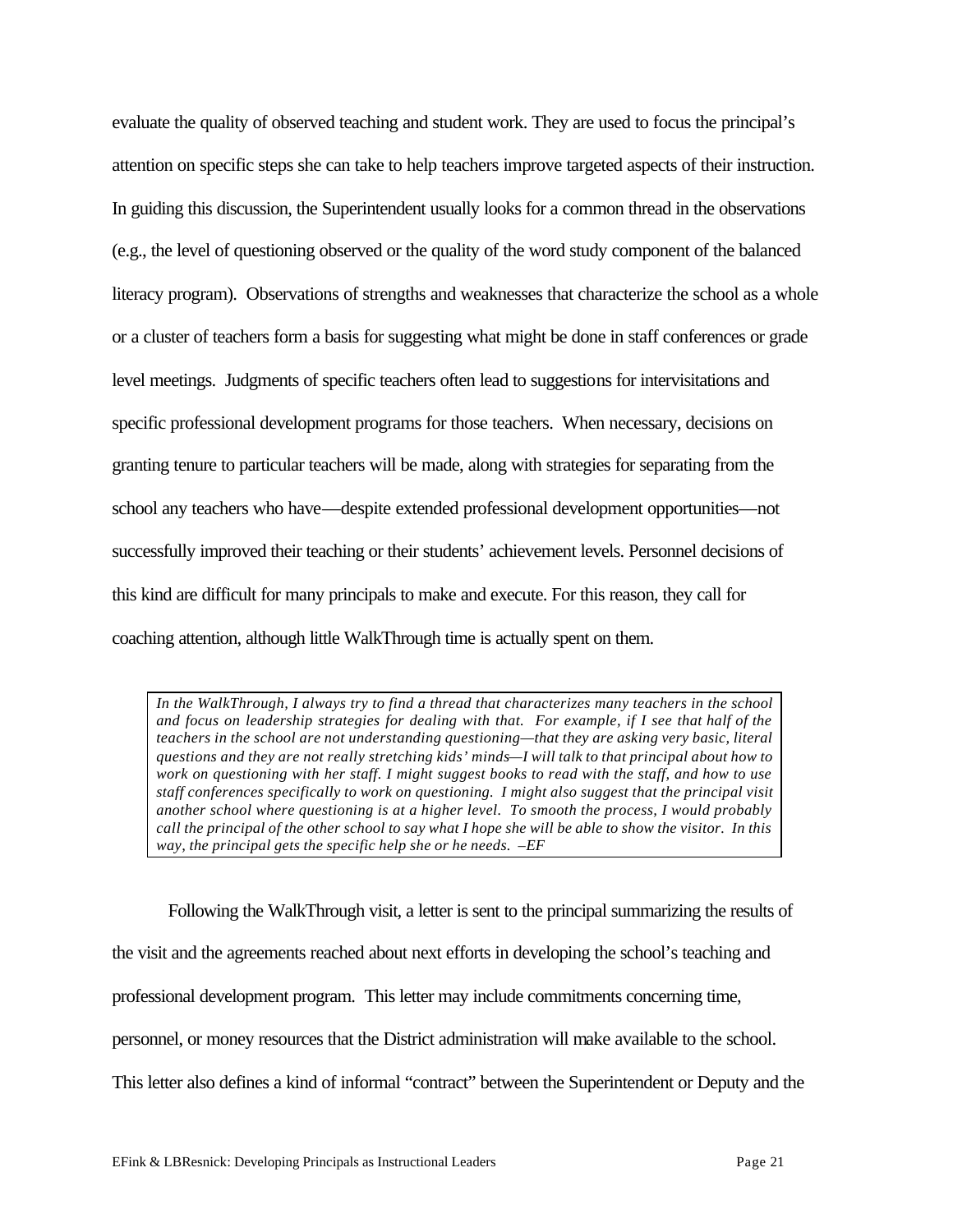principal concerning continued improvement efforts that the principal will make in the coming weeks and months. In the period before the next supervisory WalkThrough, there will be many informal discussions between the Deputy or Superintendent and the principal. These discussions, in person (perhaps before or after a conference or study group meeting) or via telephone, occur with a frequency that allows principals to count on at least weekly advice and support from the Deputy or Superintendent concerning instructional issues. The goal throughout is to help the principal maintain focus on the instructional and professional development changes he or she is working on in his or her school.

**Mentor principals.** The principal mentoring program, established recently by District Two, extends coaching beyond what central office people themselves can provide. In the mentoring program, principals who are judged to need help are guided by principals who are judged to be more expert. Mentoring relationships are established by district leadership, with careful attention to matching individuals in terms of personal compatibility and similarity of school needs. Principals chosen as mentors are sometimes the most experienced in the district, but demonstrated expertise in instructional leadership rather than time-in-role determines who will be chosen as a mentor. Principal mentors—who retain responsibility for their own schools—often work with two or more principals, visiting their schools regularly and receiving visits, advising on how to refine goals, objectives, and budgets, and helping to develop plans for work with specific teachers. Mentor principals meet once per month with the Superintendent in a special support group in which they discuss the strengths and weaknesses of their coaching and the general problems of mentoring. Principal mentoring is another important layer in District Two's complex system of nested learning communities.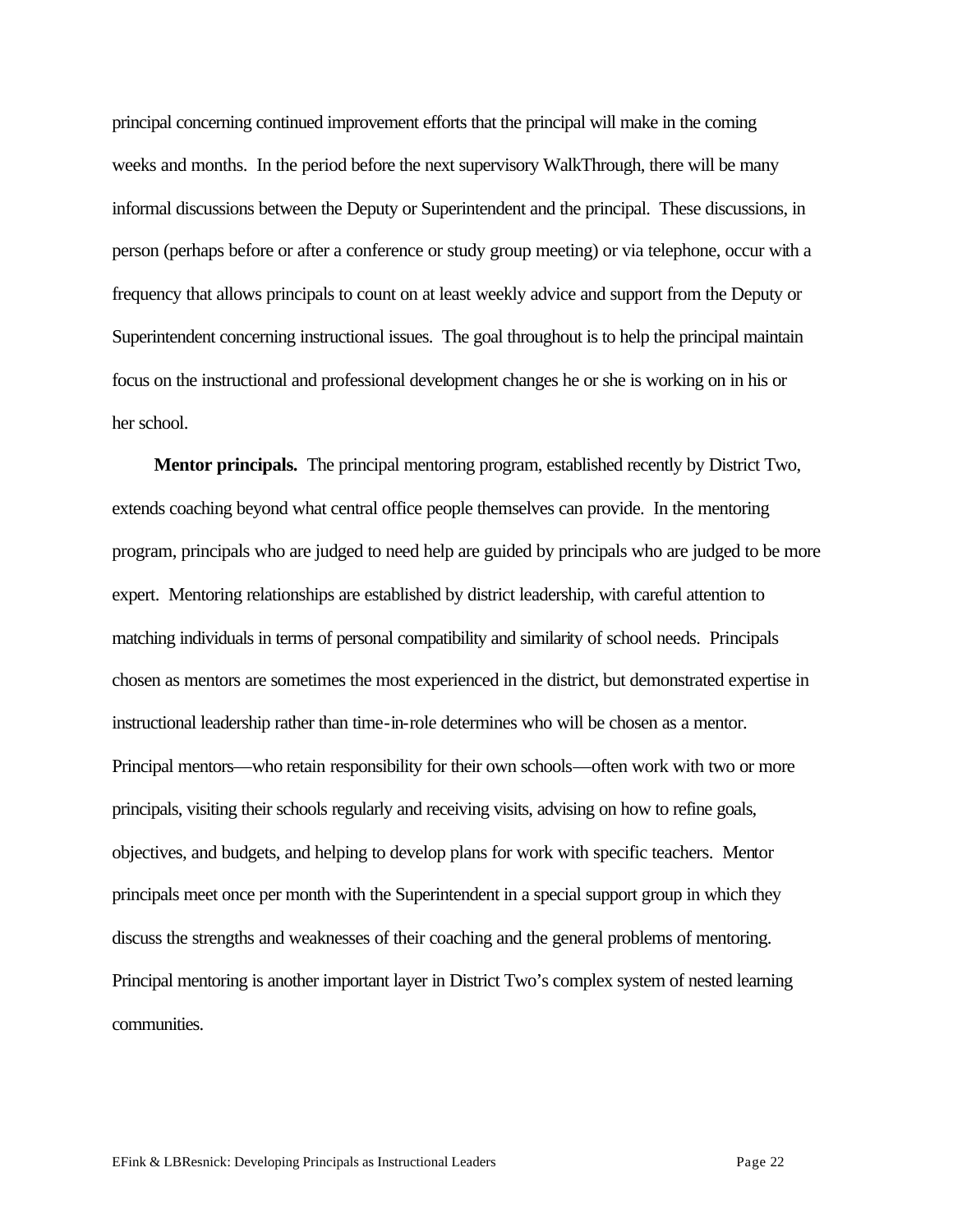## **Conclusion**

The development program for principals that we have been describing here is aimed at creating a corps of very strong instructional leaders who share a common set of commitments to teaching and learning along with a sense of belonging to an effective and demanding professional community. More than just a collection of effective professional development practices, the program embodies a core set of beliefs about the nature of school and district instructional leadership, the centrality of professional development in educational administration, and the ways in which accountability for results and professional support systems should interact. In conclusion, we briefly discuss each of these core beliefs, showing how the elements of the program we have described reflect them.

**Instructional leadership.** The program we have described aims to develop and support over time school leaders—principals—who are able to create schools in which student learning is continuously on the rise because the faculty of the schools are continuously learning. To create such schools requires a great deal of knowledge about the details of good curriculum and teaching, far more than most current principals possess. At the same time, it calls for skills of leadership. Some of the leadership skills that such principals need are generic—creating the kind of trust that is needed if teaching is to become a public act, stimulating energy for continuous study and improvement of teaching practice. Effective instructional leaders must, in other words, create both *intellectual capital* and *social capital* within their organizations.

A principal who knew little about instruction herself might do much to establish the broad features of a professional learning environment in a school. She can, that is, create an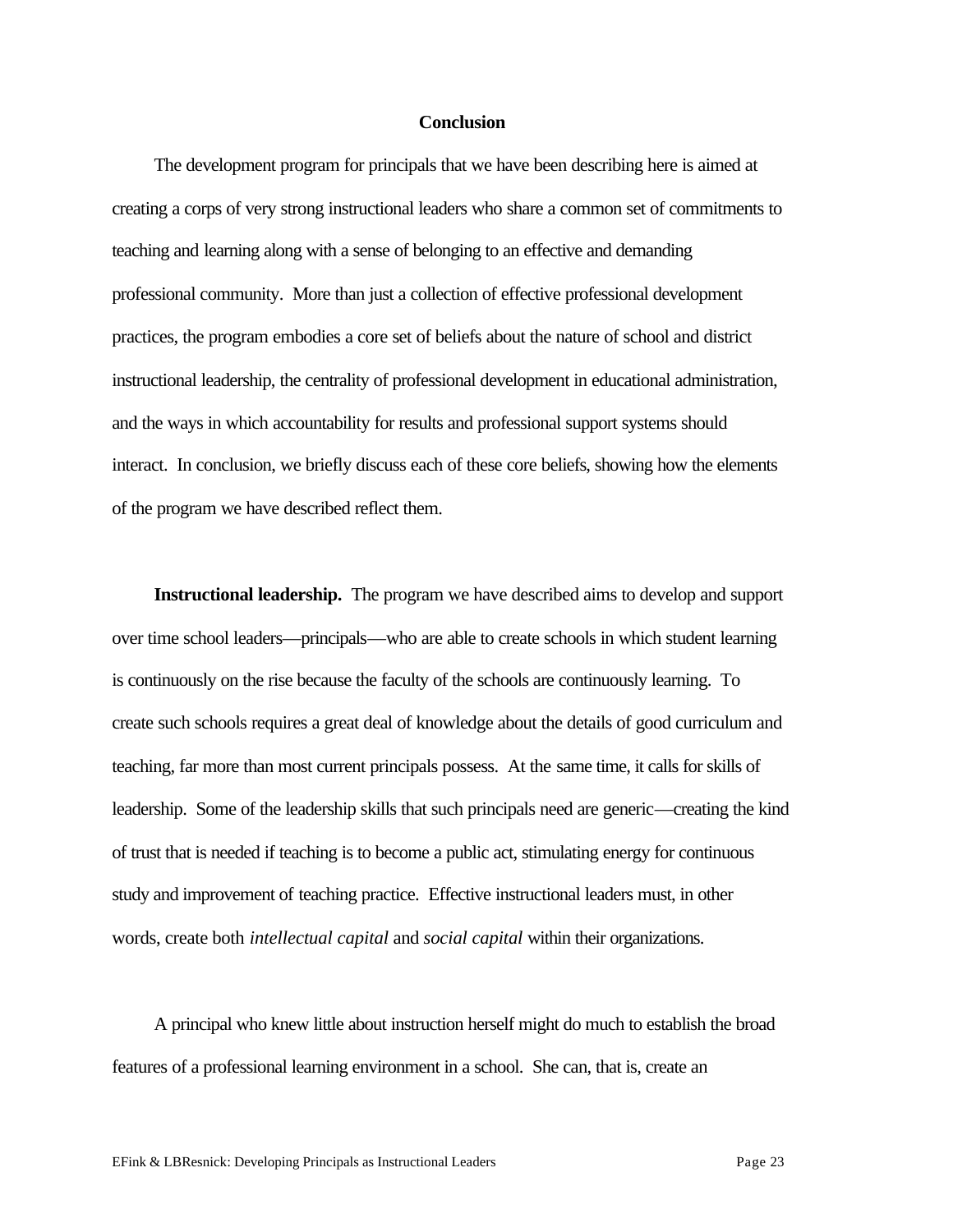organization that is continuously developing the social capital that allows people to trust, depend on, and learn from each other. But an effective instructional leader also needs to build intellectual capital—by playing a substantive role in curriculum choices, in establishing expectations for the quality of student work, in analyzing the form and quality of teaching and in organizing targeted opportunities for teachers in the school to learn the specifics of teaching their subject matters well. For this reason, we do not think of leadership skills and instructional knowledge as skills to be developed independently. Instead, they must be intimately woven together, in professional development as in practice. Part of the reason for an apprenticeship model of professional development is that "on the ground," practice-embedded work seems to be the only way to achieve this blending.

**Professional development and educational administration.** Many people who practice or study educational administration are likely to wonder how senior administrators of school districts can possibly spend as much time on professional development as the program described here calls for. They may even question the need for such extensive engagement of the Superintendent and Deputy, preferring to rely on stronger preparation programs for school administrators rather than in-service professional development. In District Two, however, there is no line drawn between administration and professional development. Its leadership believes, in fact, that professional development is not something separate from administrative responsibilities or added on to them. Instead, *professional development is the centerpiece of administering a district committed to continuous improvement in student learning.*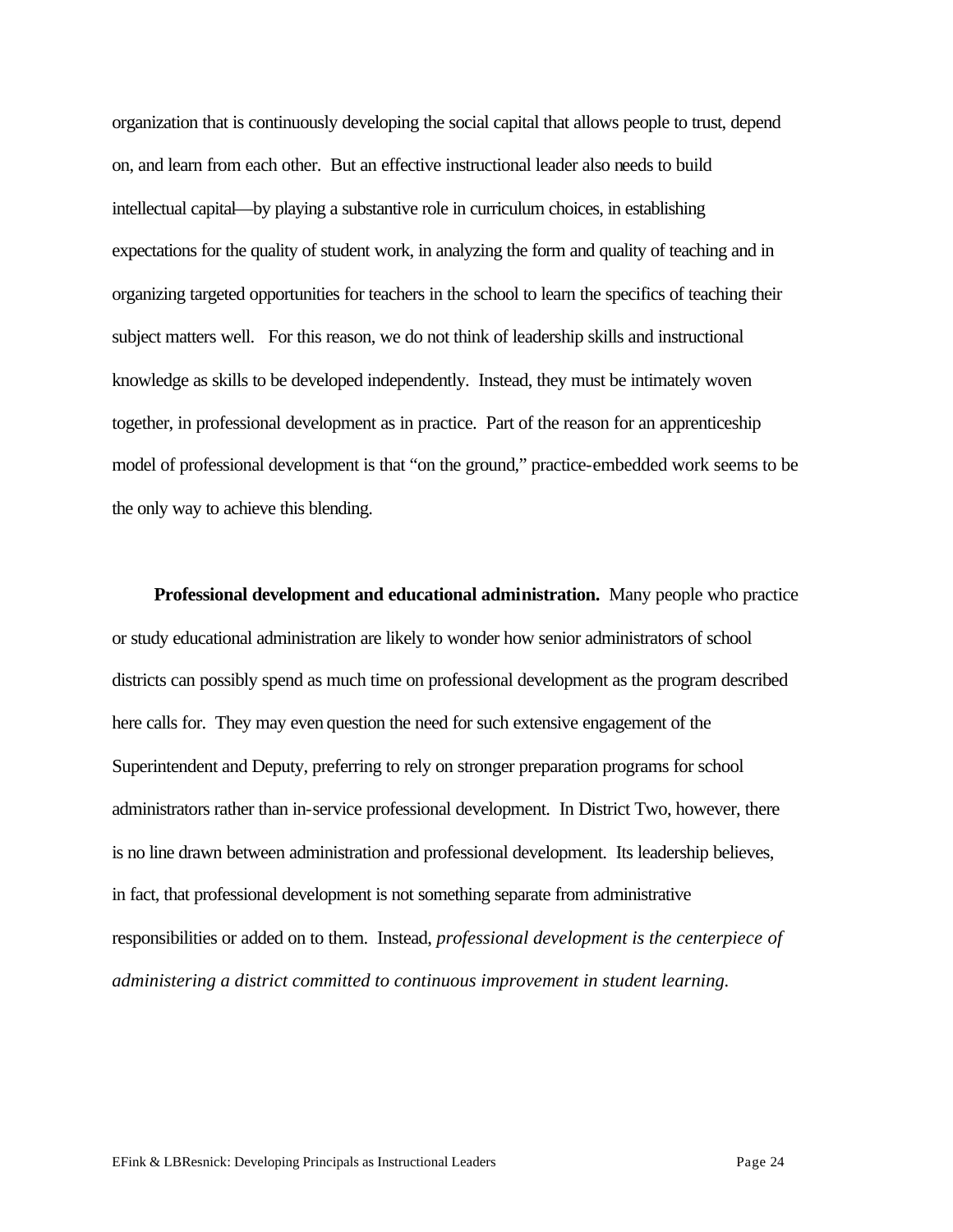The centrality accorded professional development in District Two comes from the assumption that increased student achievement can only be accomplished through continuous improvement of practice *at every level in the system.* This means that not only teachers, but principals and senior administrators themselves, need to be continuously upgrading their knowledge and practice. The logic of District Two's nested learning communities design calls for the Superintendent to lead the professional development of principals in the same hands-on way that principals are expected to lead the continuing development of teachers in their schools. This detailed way of working with principals is the heart of being an effective central administrator in a nested learning community design. It enables the Superintendent to know and understand each school in depth. Although the central focus of interactions with principals is instruction and learning, even when a traditional "administrative issue" is in question, its resolution is more thoughtful because of the deep first-hand knowledge of the school. In a district substantially larger than District Two some delegation would be required; for example, area superintendents might function as the Superintendent and Deputy have in District Two. In such a design, an additional layer in the "nest" would be added, and the Superintendent/Deputy's job would be to support the professional learning of the area superintendents.

**Accountability and professional support.** One of the distinguishing features of the District Two system of professional development is that accountability and professional support are much more intimately joined than American educators are used to. The Superintendent both evaluates principals and provides intensive professional development. Although there are specific occasions of formal evaluation (the Supervisory Walkthrough, for example), the Superintendent observes and consults with principals at many other times. She knows about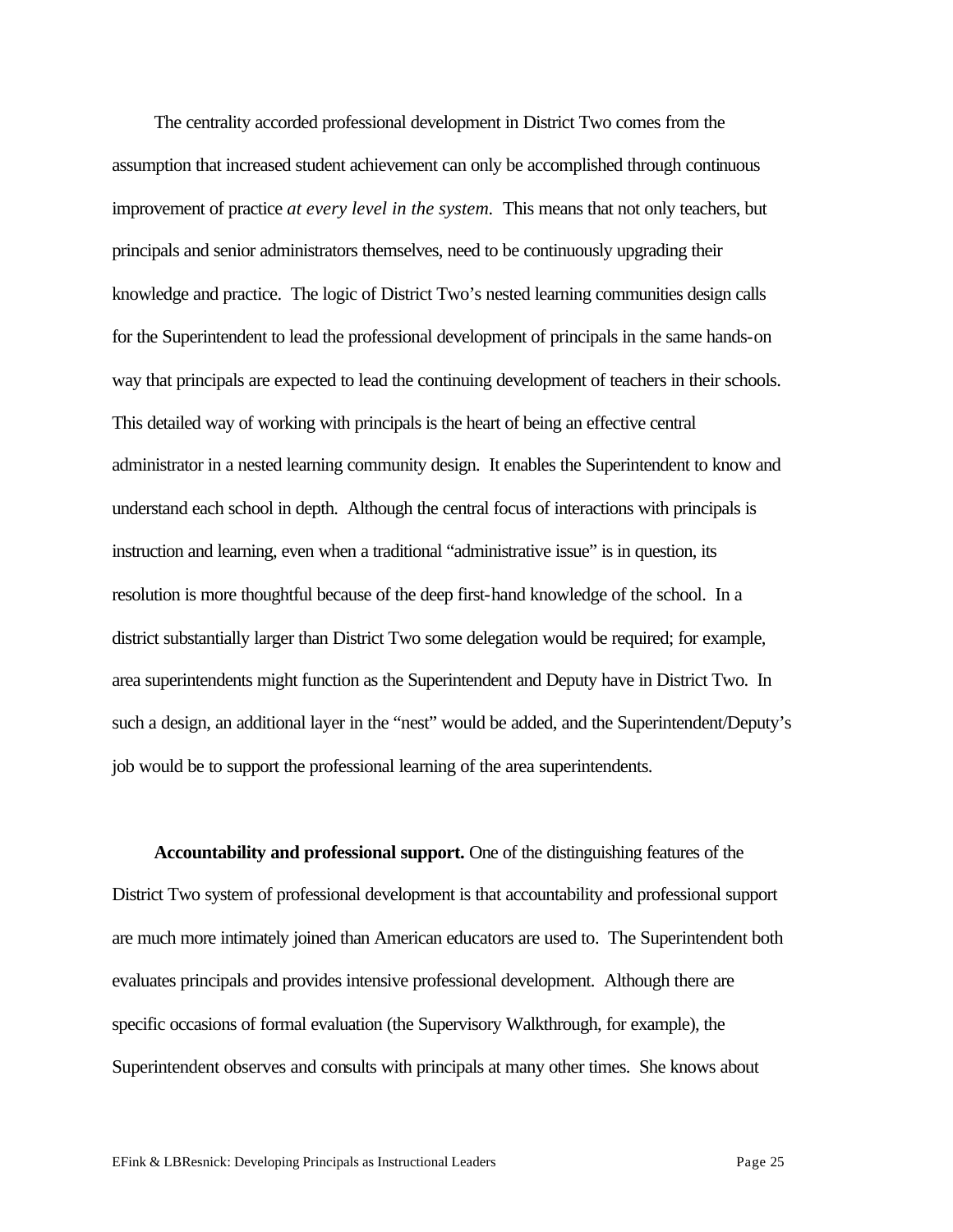problems as well as successes of each individual. All of this information, not just the formal observations, plays a role in evaluation of principals' work. The same is true of the relationship between teachers and principals in District Two; principals are in teachers' classrooms every day and it is difficult to draw the line between observations that have an evaluative intent and those that are part of the professional support system. Principals view the evaluations as fair, because they are based on evidence that is discussed with them, and because they are supported in developing their skills as leaders. This enables District Two to escape the pressure experienced in many other districts for separating evaluation and professional support functions in order to protect principals from arbitrary judgments by supervisors. What makes the system work is the District's sense of reciprocal accountability and the commitment to learning at every level of the organization.

*If central administrators hold principals accountable for providing instructional leadership for their teachers, they have to be prepared to provide the same kind of leadership for their principals. -- EF*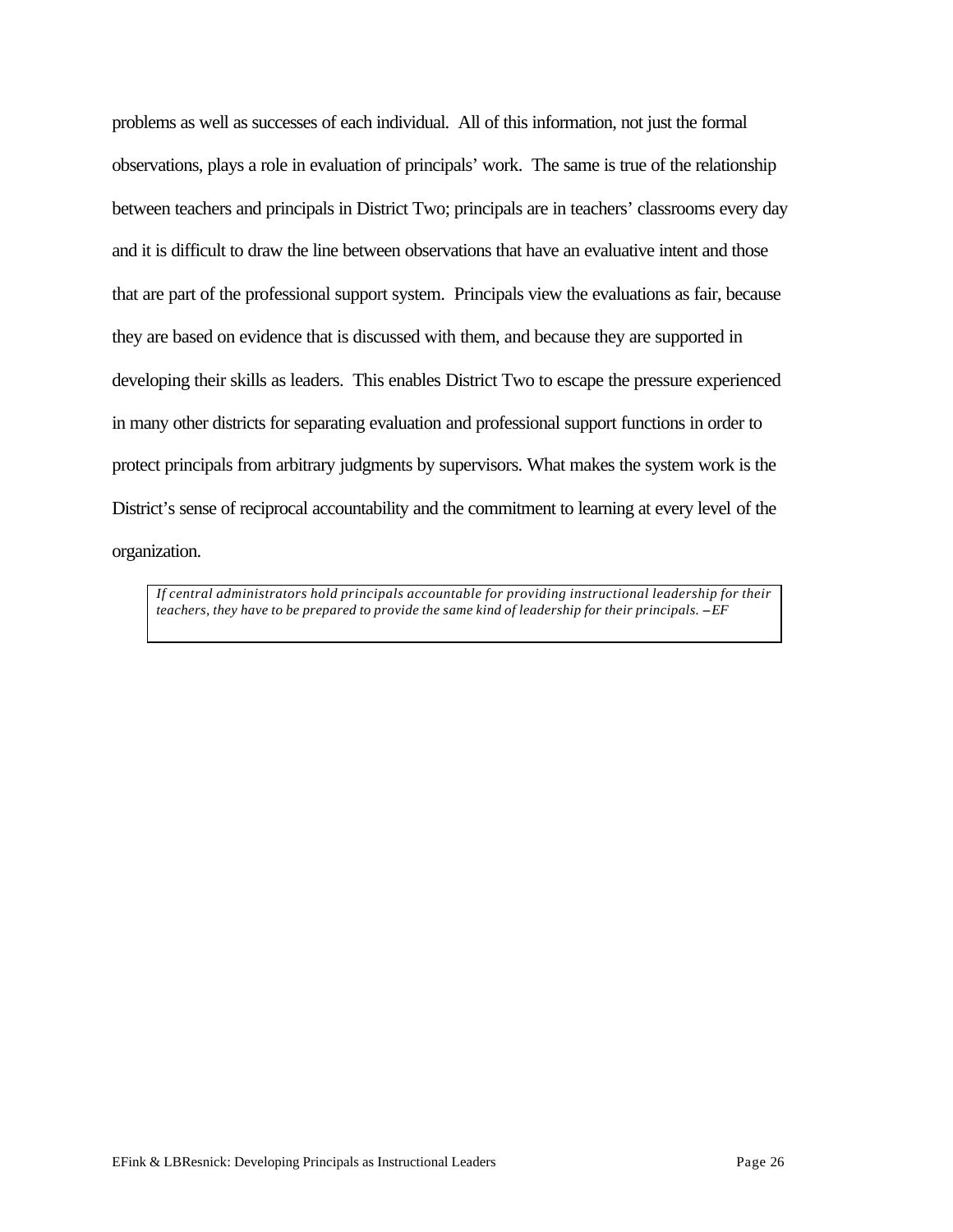#### **References**

Collins, A. M., Brown, J. S., & Newmann, S. E. (1989). Cognitive apprenticeship:

Teaching the craft of reading, writing, and mathematics. In L. B. Resnick (Ed*.), Knowing, learning, and instruction: Essays in honor of Robert Glaser*. Hillsdale, NJ: Erlbaum.

Elmore, R.F. & Burney, D. (1997*). School variation and systemic instructional improvement in Community School District #2, New York City*. Pittsburgh, PA: University of Pittsburgh, Learning Research and Development Center.

Elmore, R.F. & Burney, D. (1998). *Continuous improvement in Community District #2, New York City. School variation and systemic instructional improvement in Community School District #2, New York City.* Pittsburgh, PA: University of Pittsburgh, Learning Research and Development Center.

Greenfield, P. M. (1984). A theory of the teacher in everyday life. In B. Rogoff  $& J.$ 

Lave (Eds.), *Everyday cognition: Its development in social context* (pp. 117-138). Cambridge, MA: Harvard University Press

Greeno, J. G., Collins, A. M., & Resnick, L. B. (1996). Cognition and learning. In D. C. Berliner & R. C. Calfee (Eds.), *Handbook of educational psychology* (pp. 15-46). New York: MacMillan.

Lave, J. (1988*). Cognition in practice: Mind, mathematics and culture in everyday life.* Cambridge, England: Cambridge University Press.

Lave, J., & Wenger, E. (1991). *Situated learning: Legitimate peripheral participation*. Cambridge, UK: Cambridge University Press.

Tharp, R. G. (1989). Psychocultural variables and constants: Effects on teaching and learning in schools. *American Psychologist, 44*, 349-366.